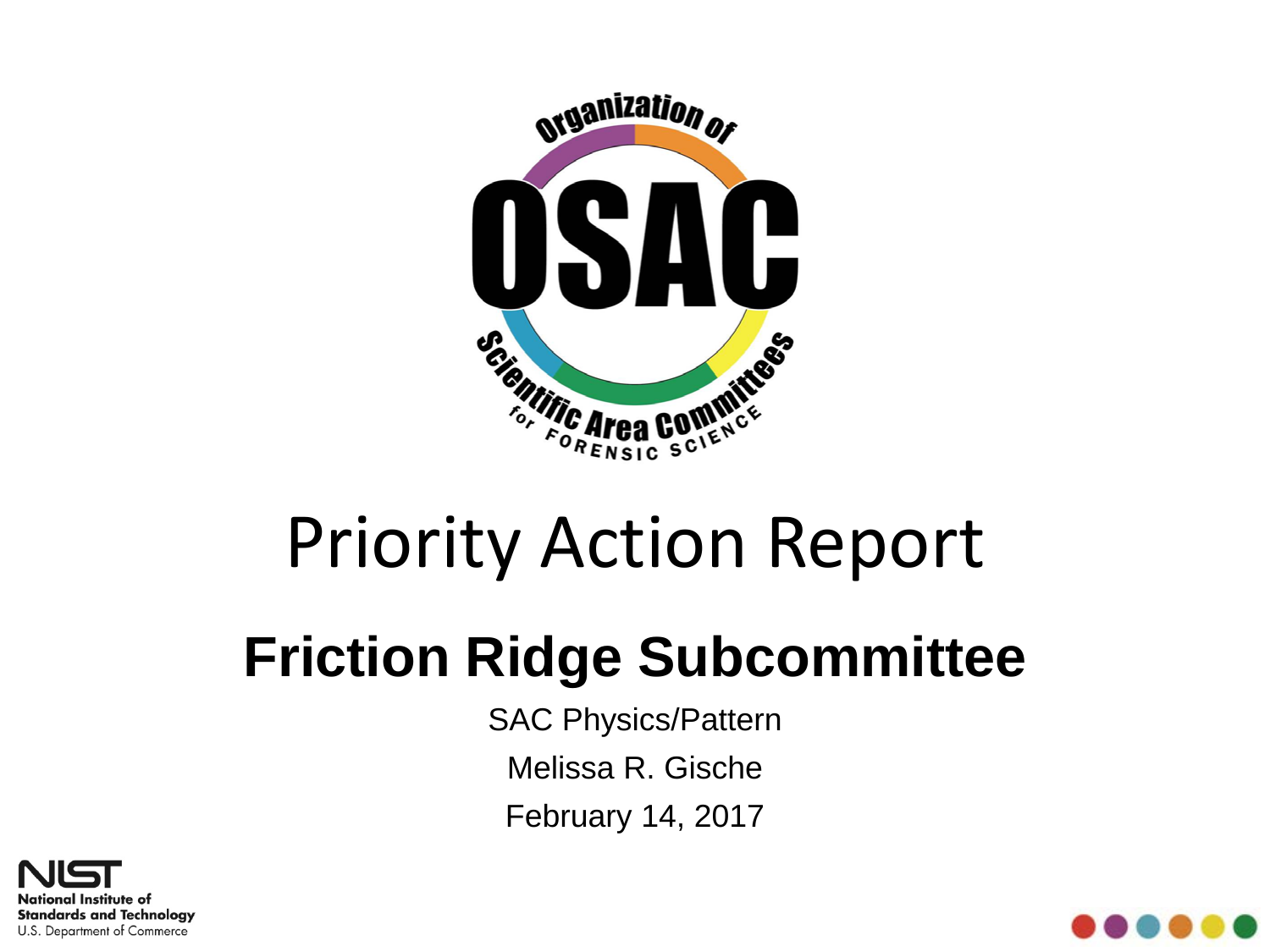

#### **Subcommittee Leadership**

| <b>Position</b>        | <b>Name</b>           | <b>Organization</b>                          | Term | <b>Email</b>                      |
|------------------------|-----------------------|----------------------------------------------|------|-----------------------------------|
| Chair                  | <b>Melissa Gische</b> | <b>FBI Laboratory</b>                        | 2018 | Melissa.Gische@ic.fbi.<br>gov     |
| <b>Vice Chair</b>      | <b>Henry Swofford</b> | Defense<br><b>Forensic Science</b><br>Center | 2017 | Henry.j.swofford.civ@<br>mail.mil |
| Executive<br>Secretary | Rachelle Babler       | San Diego Police<br>Department               | 2018 | Rachellebabler.osac@<br>gmail.com |



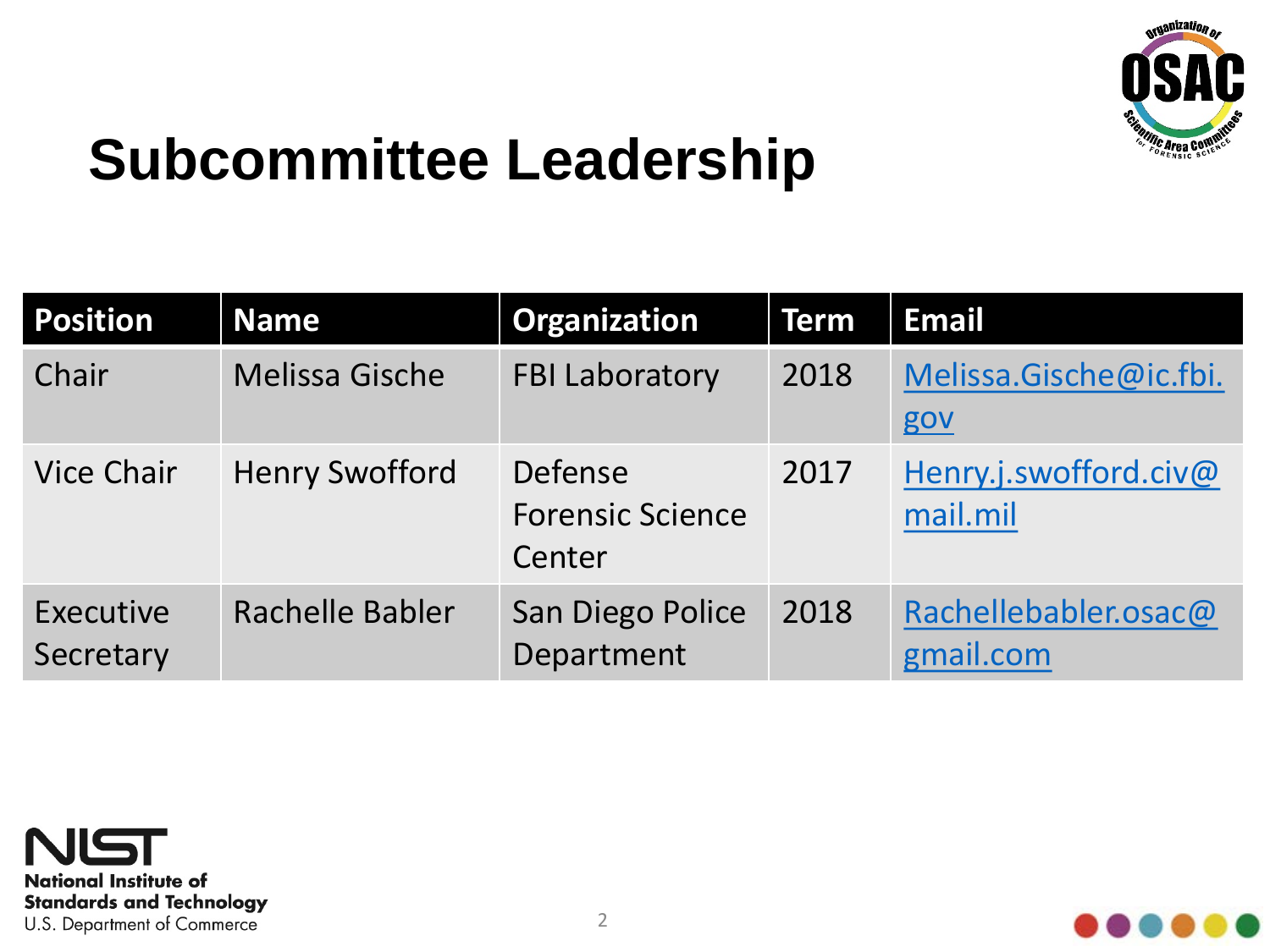### **Subcommittee Members**



| #              | <b>Name</b>            | Organization                                        | <b>Term</b> | <b>Email</b>                         |
|----------------|------------------------|-----------------------------------------------------|-------------|--------------------------------------|
| $\mathbf{1}$   | Black, John P.         | Black & White Forensics, LLC                        | 2018        | john@bwforensics.com                 |
| $\overline{2}$ | Cathcart, Kerrie       | Cathcart Forensics and Investigations, LLC          | 2017        | cathcartforensics@gmail.com          |
| 3              | Connelly, Joshua       | <b>Douglas County Sheriff</b>                       | 2019        | joshua.connelly@douglascounty-ne.gov |
| 4              | Eldridge, Heidi        | <b>RTI</b>                                          | 2019        | heidi.eldridge@icloud.com            |
| 5              | French, Michael, K.    | MorphoTrak, LLC                                     | 2018        | michael.french@morpho.com            |
| 6              | German, Edward R.      | <b>Macon County Sheriff's Office</b>                | 2018        | ed.german@sheriff-macon-il.us        |
| 7              | Hall, Carey            | Minnesota Bureau of Criminal Apprehension           | 2019        | carey.hall@state.mn.us               |
| $8\,$          | Iyer, Hariharan        | National Institute of Standards and Technology      | 2017        | hari@nist.gov                        |
| 9              | Kriel, Louis           | Georgia Bureau of Investigation                     | 2017        | louis.kriel@gbi.ga.gov               |
| 10             | Rees, Alison S.        | Bureau of Alcohol, Tobacco, Firearms and Explosives | 2017        | alison.rees@atf.gov                  |
| 11             | Roberts, Maria Antonia | Federal Bureau of Investigation Laboratory          | 2017        | maria.roberts@ic.fbi.gov             |
| 12             | Ruggiero, Maria C.     | Los Angeles County Sheriff's Department             | 2019        | mcruggie@lasd.org                    |
| 13             | Schwarz, Matthew T.    | Schwarz Forensic Enterprises, Inc.                  | 2019        | matt@schwarzforensic.com             |
| 14             | Speckels, Carl         | City of Phoenix Crime Laboratory                    | 2017        | carl.speckels@phoenix.gov            |
| 15             | Tabassi, Elham         | National Institute of Standards and Technology      | 2018        | elham.tabassi@nist.gov               |
| 16             | Zinn, Lisa M.          | Orange County Sheriff's Crime Laboratory            | 2019        | lzinn@occl.ocgov.com                 |
| 17             | <b>TBD</b>             | 3                                                   |             |                                      |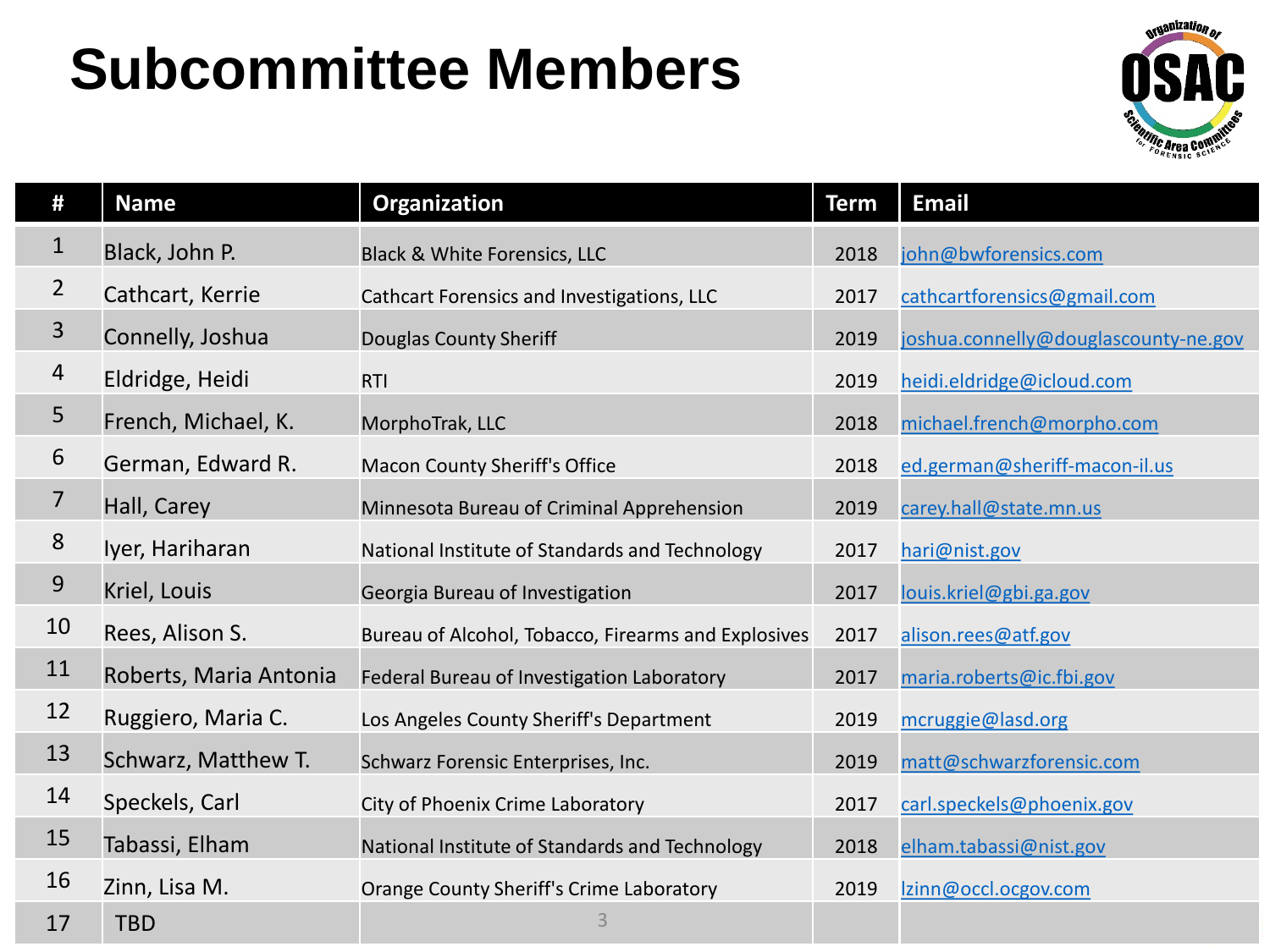

### **Discipline Description**



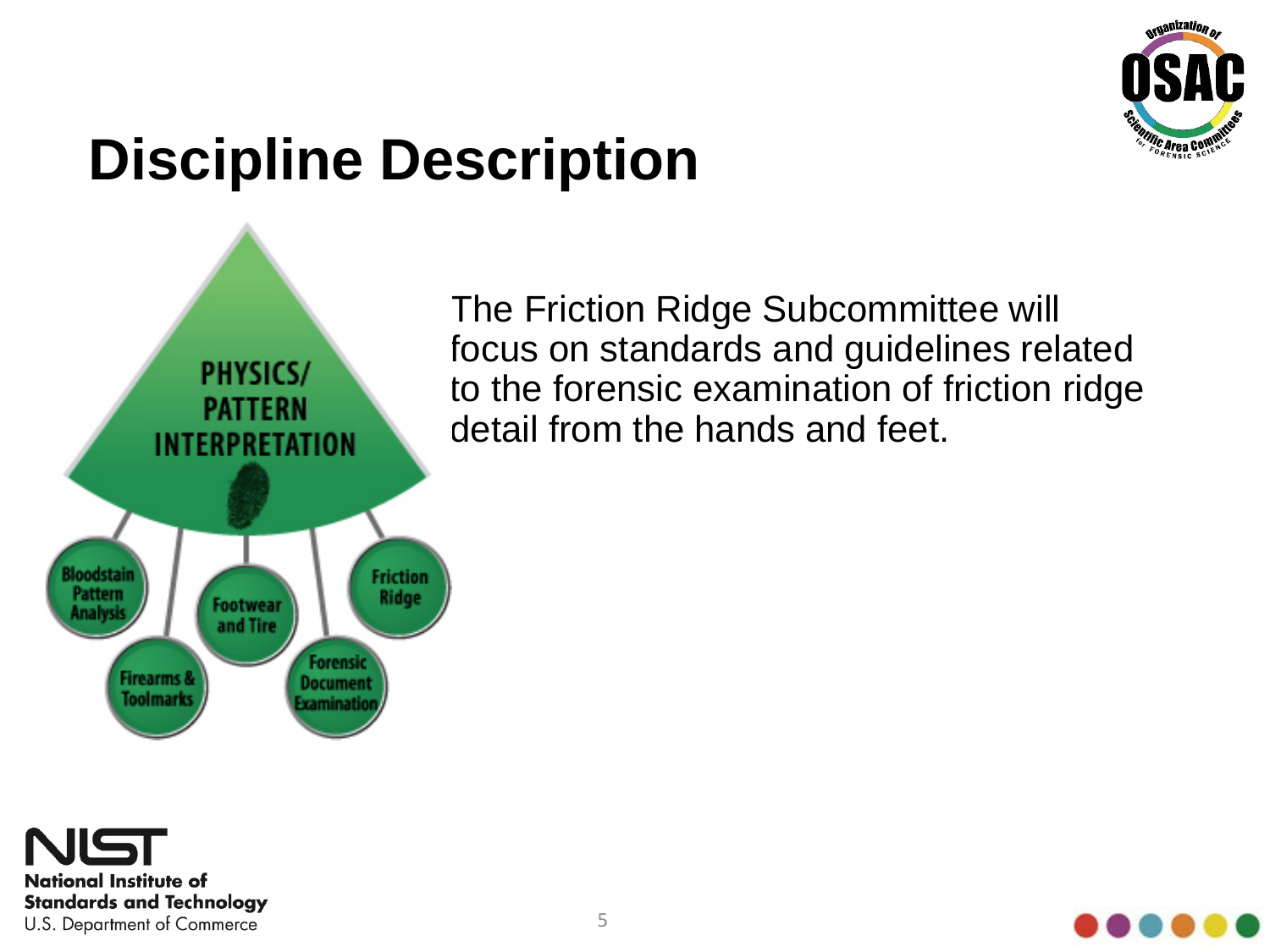

## **Summary of Priority Projects**

| <b>Priority</b> | <b>OSAC</b><br><b>Process</b> | <b>Working Title of Document</b>                                                                                                                                |
|-----------------|-------------------------------|-----------------------------------------------------------------------------------------------------------------------------------------------------------------|
|                 | <b>SDO</b>                    | Guideline for the <b>Articulation</b> of the Decision-Making Process Leading<br>to an Expert Opinion of Source Identification in Friction Ridge<br>Examinations |
| $\overline{2}$  | <b>SDO</b>                    | Standard for <b>training</b> to competency to perform friction ridge<br>examination                                                                             |
| 3               | <b>SDO</b>                    | Standard for reporting qualitative source conclusions                                                                                                           |
| 4               | <b>SDO</b>                    | Standard for the examination of friction ridge evidence                                                                                                         |
| 5               | <b>SDO</b>                    | <b>Terminology</b> related to friction ridge examination                                                                                                        |

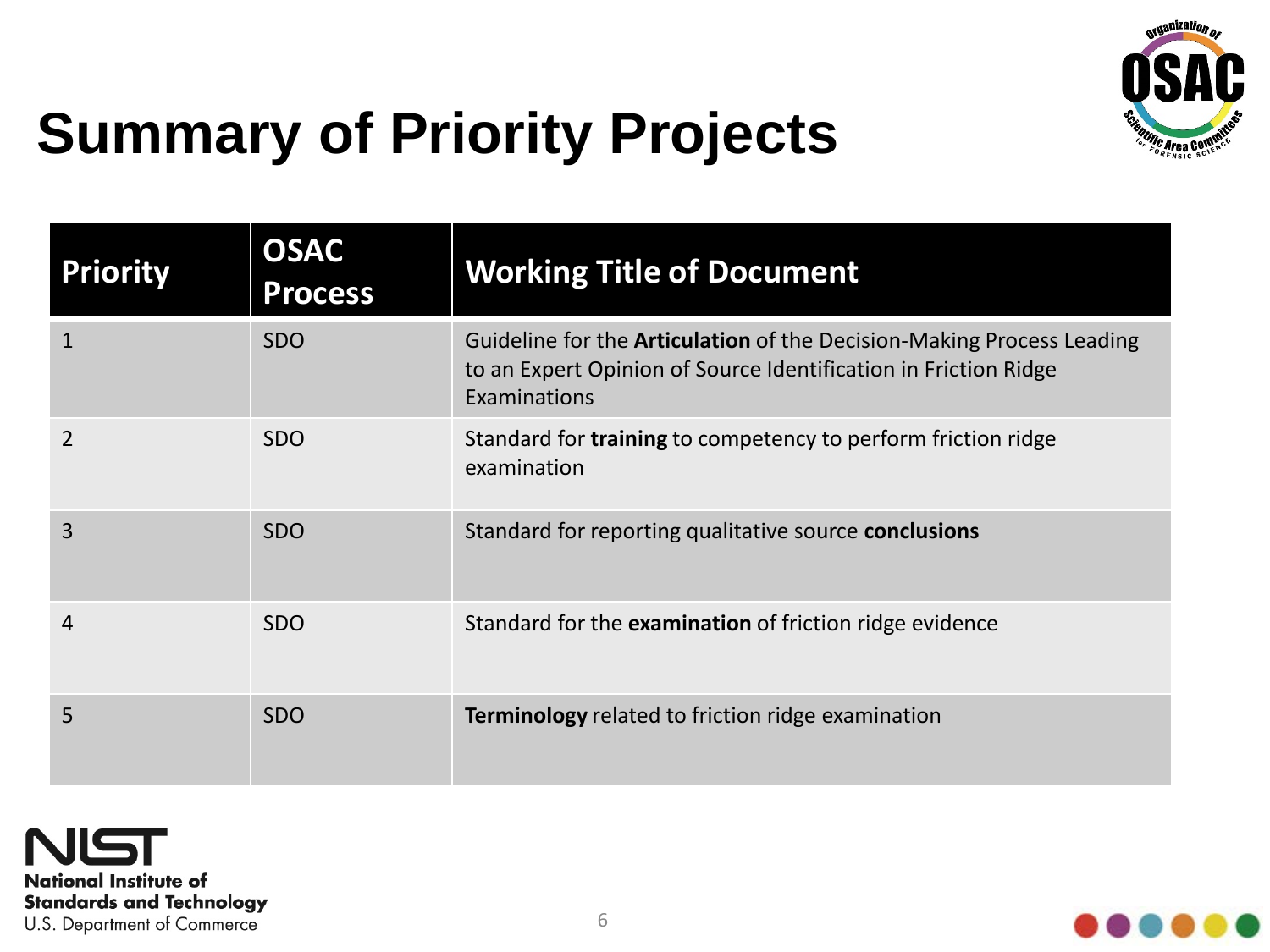

## **Summary of Priority Projects**

| <b>Priority</b> | <b>OSAC</b><br><b>Process</b> | <b>Working Title of Document</b>                                                    |
|-----------------|-------------------------------|-------------------------------------------------------------------------------------|
| 6               | <b>SDO</b>                    | Best practices for maximizing the use of AFIS and automated<br>comparison workflows |
|                 | <b>SDO</b>                    | <b>ACE-V Process Map</b>                                                            |



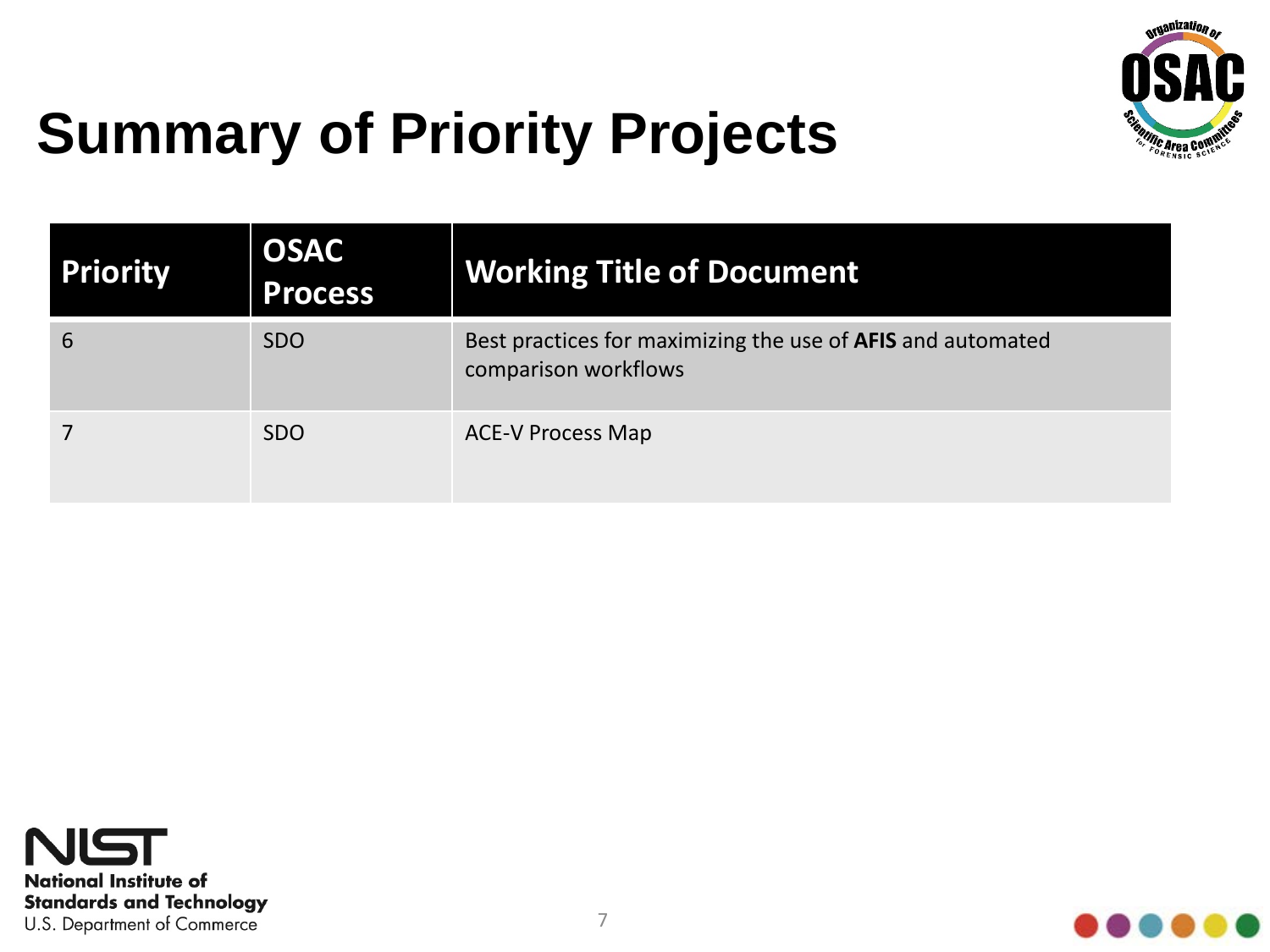

#### **Standards/Guidelines Development Priority 1 Document**

**Document Title:** Guideline for the Articulation of the Decision-Making Process Leading to an Expert Opinion of Source Identification in Friction Ridge Examinations

**Scope:** This document offers guidance for articulating the decision-making process leading to the<br>source identification conclusion resulting from the examination of friction ridge evidence. This document takes into consideration the current status of professional practices, legal decisions, and scientific research. The scope of this document is limited to the process leading to a source identification conclusion and does not address or consider other possible conclusions, such as inconclusive or exclusion decisions.

**Objective/rationale:** This document explains the process leading to the expert opinion of source<br>identification and provides guidance on articulating the process, the conclusion, and the limitations of that conclusion in testimony or discussion with relevant stakeholders.

**Issues/Concerns:** Distinguishing between content that belongs in this BP versus content that belongs in the Standard for Examination currently being drafted.



**Task Group Name:** Articulation **Task Group Chair Name:** Heidi Eldridge **Task Group Chair Contact Information:**  [heidi.eldridge@icloud.com](mailto:heidi.eldridge@icloud.com) **Date of Last Task Group Meeting:** Draft submitted to ASB

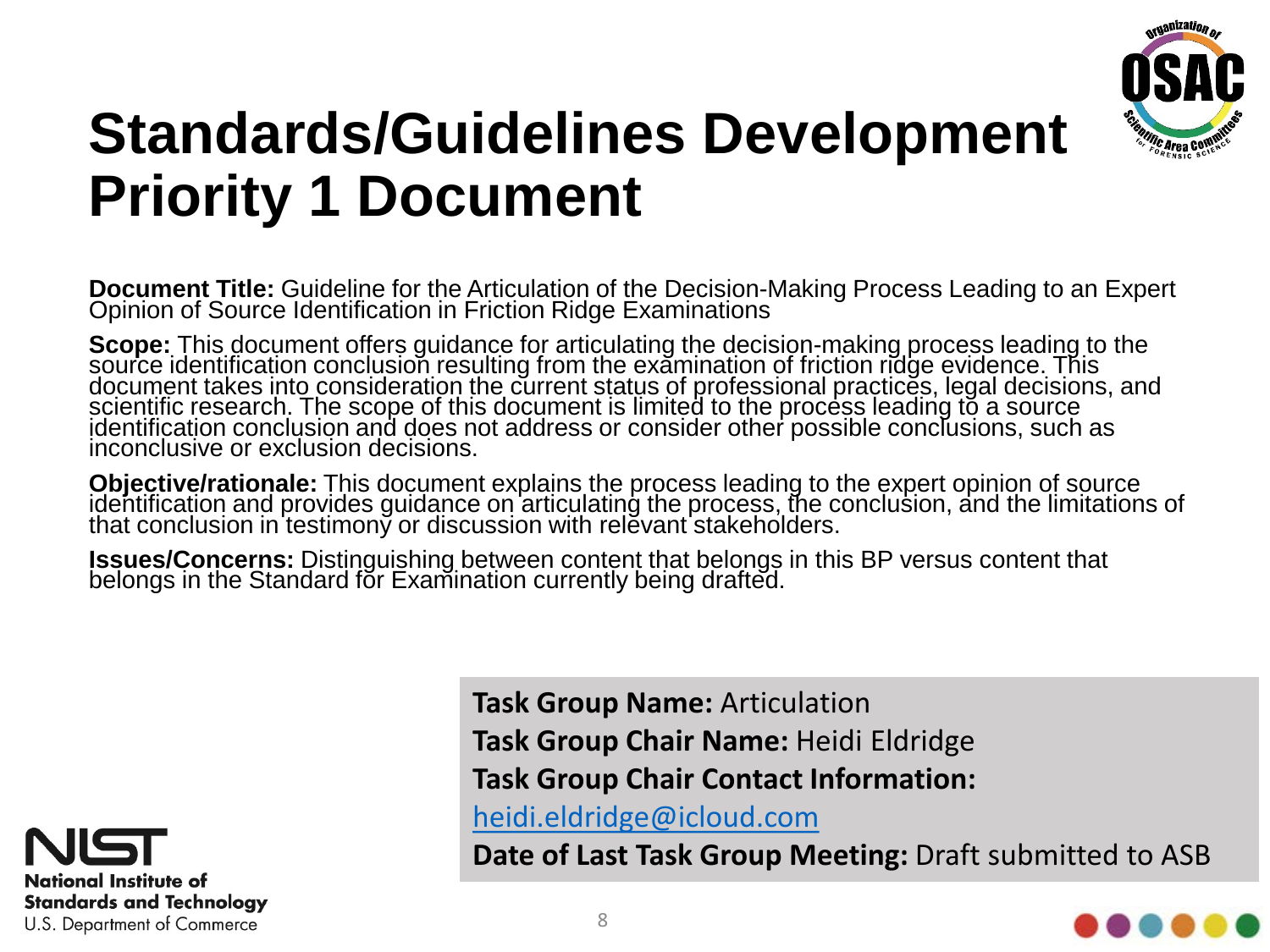

#### **Standards/Guidelines Development Priority 1 Document**

**Key Components of Standard:** 

- Discriminating and Persistent Nature of Friction Ridge Skin
- Transfer of Friction Ridge Features to Impressions
- Analysis of Impression to Detect Discriminating Features for Comparison
- Comparison of Features to Judge Correspondence
- Accumulated Correspondence Decreases Probability of Repetition in a Different Source
- Evaluation of the Observations Under Two Competing Propositions
- Source Identification Decision
- Communication of Findings



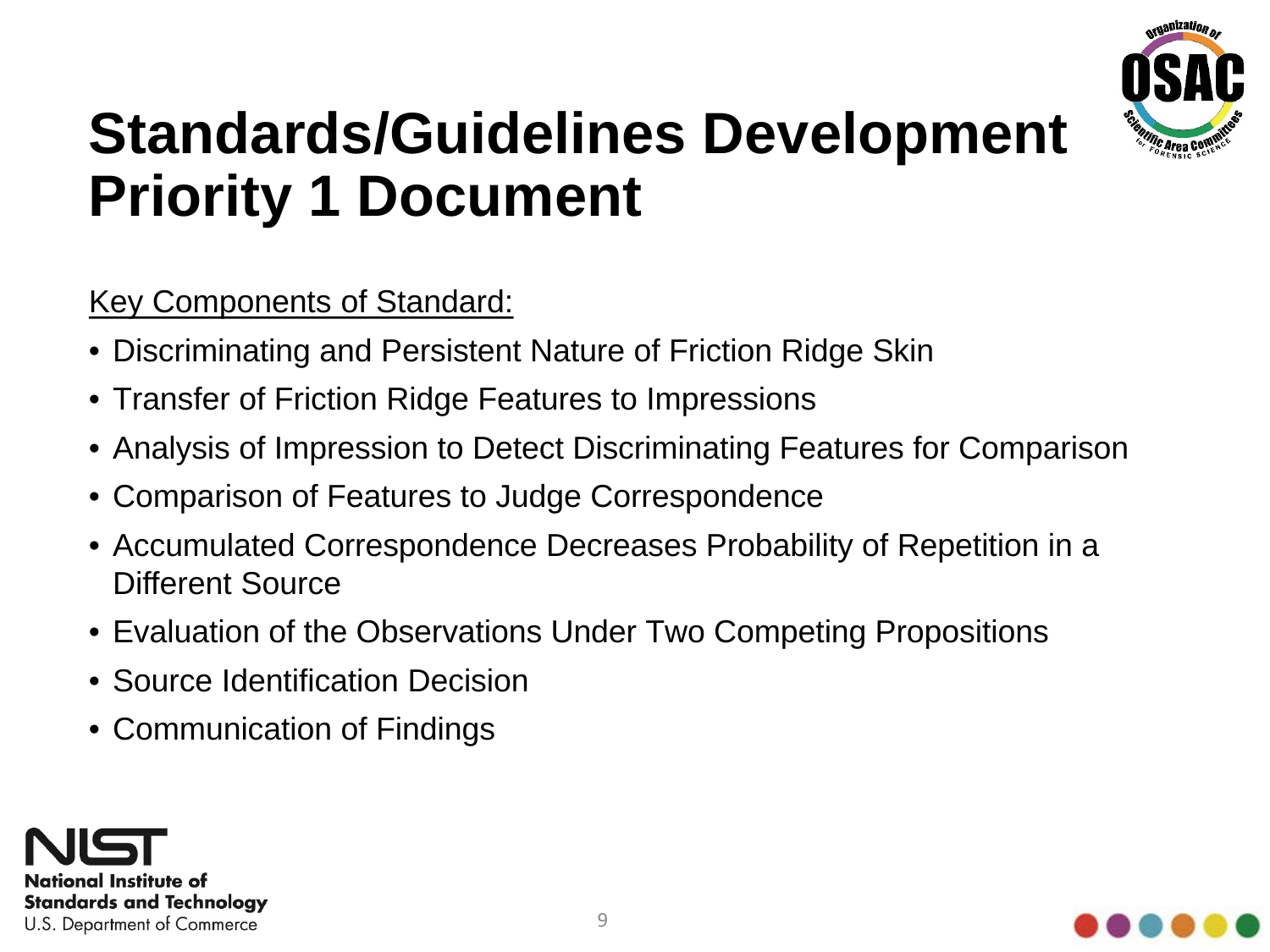

*Priority 1:* Guideline for the Articulation of the Decision-Making Process Leading to an Expert Opinion of Source Identification in Friction Ridge Examinations

| <b>Planned Actions</b>  | <b>OSAC Process</b><br>Stage (e.g.,<br><b>SDO 100)</b> | <b>Assignee</b> | <b>Estimated</b><br><b>Completion Date</b> |
|-------------------------|--------------------------------------------------------|-----------------|--------------------------------------------|
| <b>Submitted to ASB</b> | SDO-700                                                | <b>ASB</b>      |                                            |
|                         |                                                        |                 |                                            |
|                         |                                                        |                 |                                            |
|                         |                                                        |                 |                                            |
|                         |                                                        |                 |                                            |



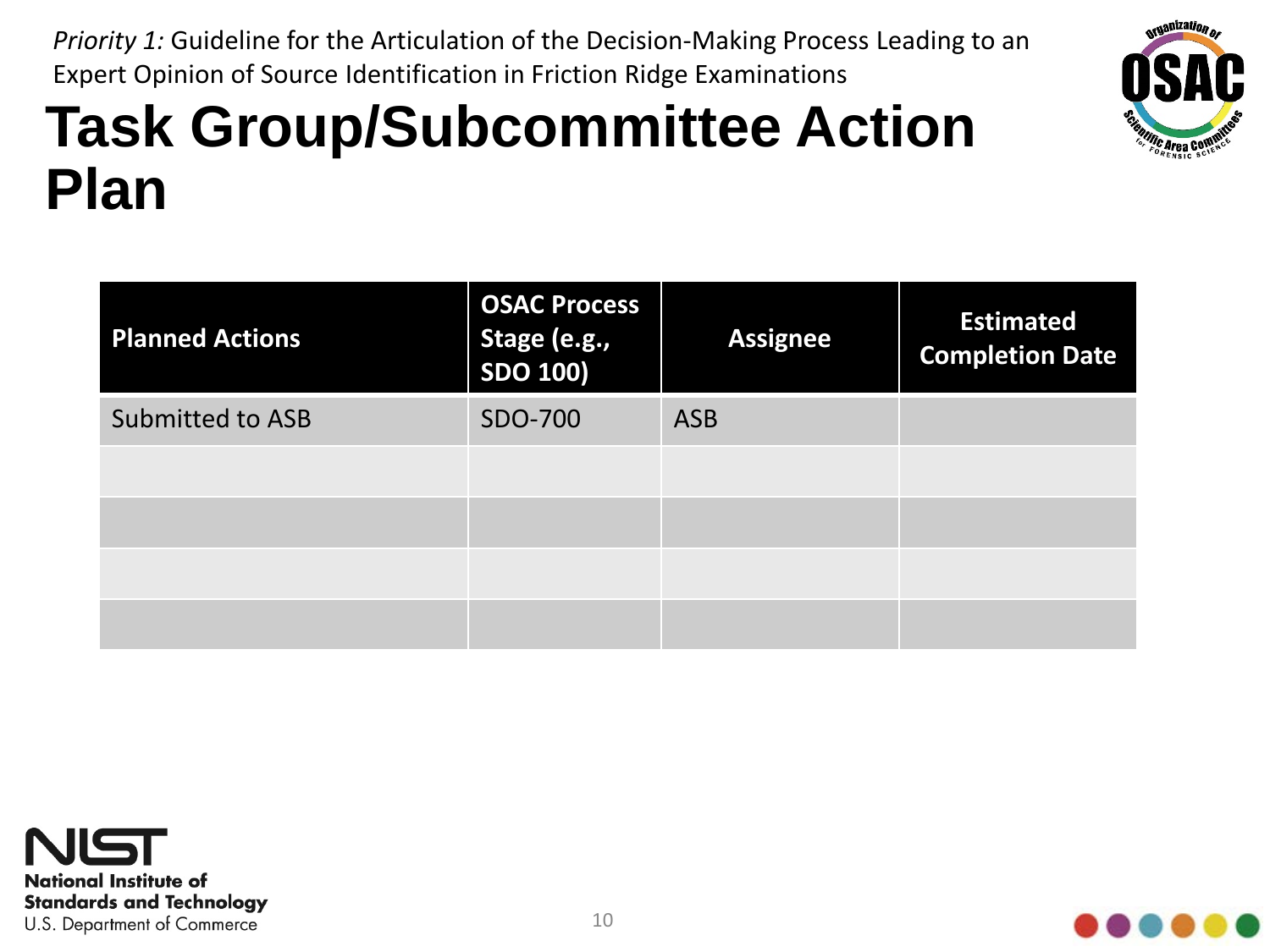

### **Standards/Guidelines Development Priority 2 Document**

**Document Title:** Standard for training to competency to perform friction ridge examination

**Scope:** This document specifies the minimum requirements for training to competency<br>to perform friction ridge examination. It includes a <u>li</u>st of modules and topics that shall be included in an organization's training program. This document is not a training program and does not address best practice recommendations for how training should be administered nor does it address minimum criteria for successful evaluation, which will be addressed in other standards, technical reports, and/or best practice recommendations.

**Objective/rationale:** To provide a reference for trainers to establish a comprehensive training program designed to train individuals performing friction ridge analysis.

**Issues/Concerns:** High level standard not intended to provide instructional strategies or evaluation methods. Those will be included in a future Best Practice.



**Task Group Name:** Training **Task Group Chair Name:** Carl Speckels **Task Group Chair Contact Information:**  [carl.speckels@phoenix.gov](mailto:carl.speckels@phoenix.gov)

**Date of Last Task Group Meeting:** Dec 2016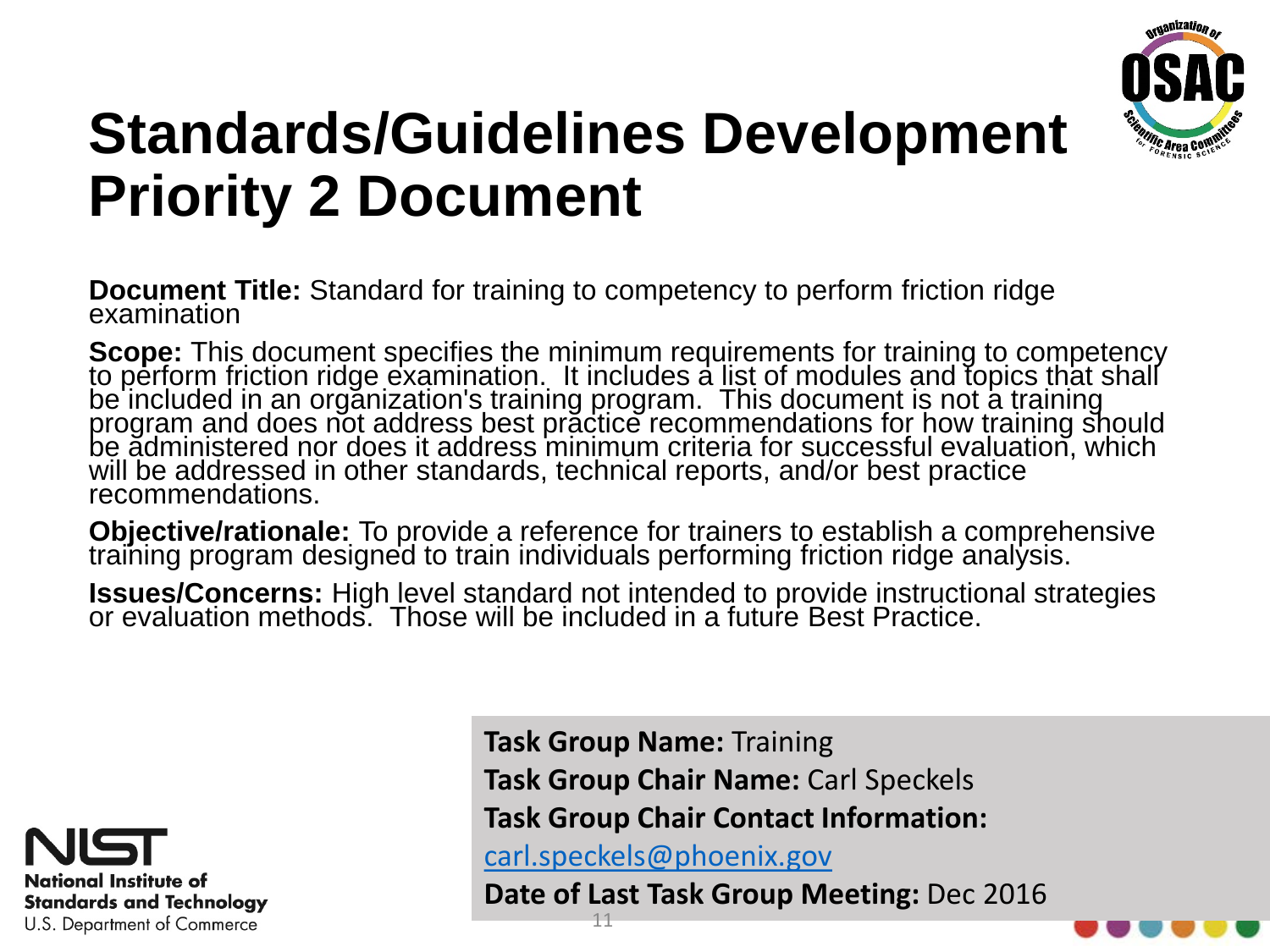

#### **Standards/Guidelines Development Priority 2 Document**

#### Key Components of Standard:

- History
- Biology
- Introduction to Friction Ridge Impressions
- Fingerprint Classification
- Exemplars
- Latent Print Processing
- Comparison Methods
- Probability
- Human Factors
- Legal Issues



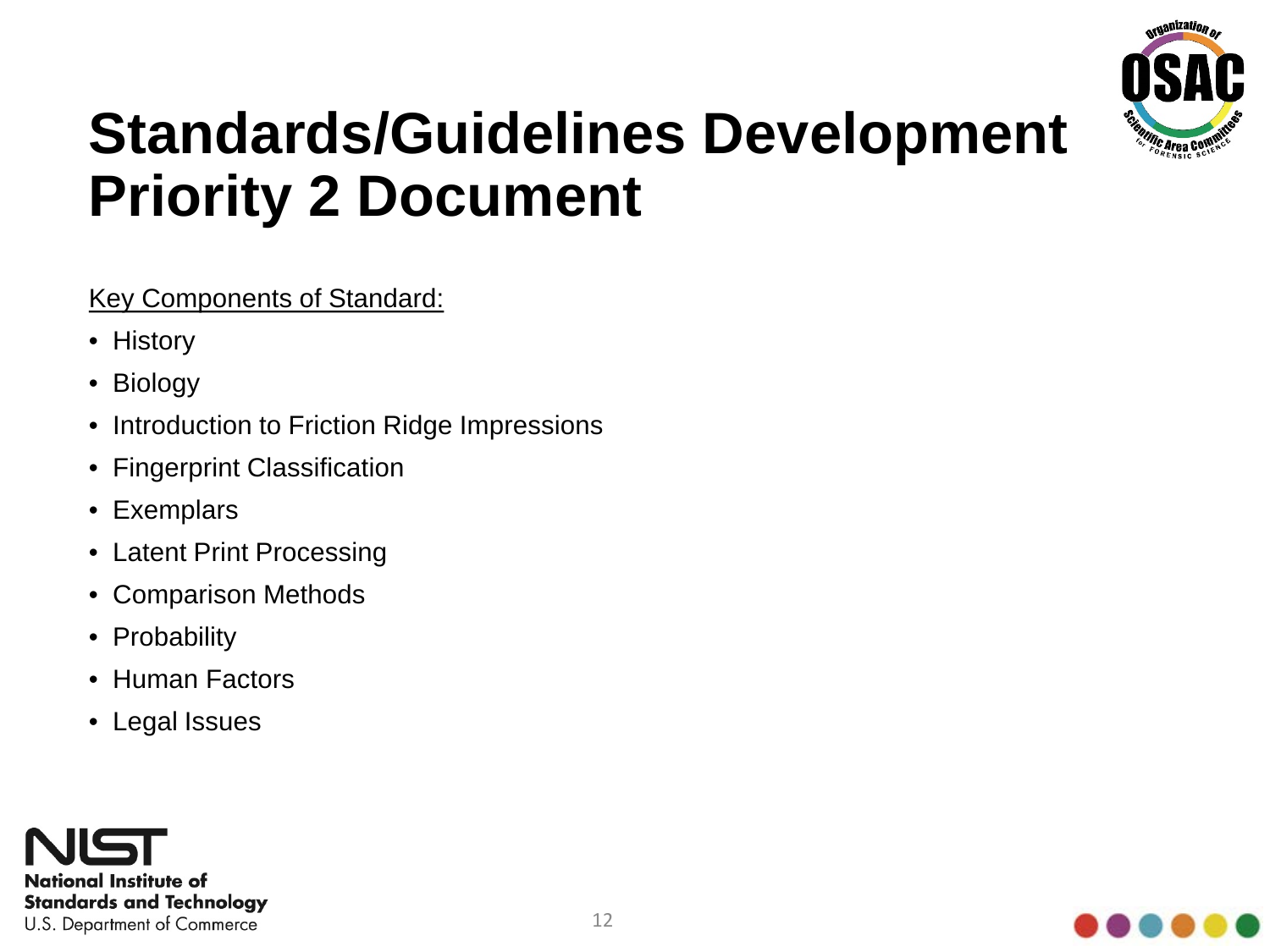

| <b>Planned Actions</b>                              | <b>OSAC Process</b><br>Stage (e.g.,<br><b>SDO 100)</b> | <b>Assignee</b>     | <b>Estimated</b><br><b>Completion Date</b> |
|-----------------------------------------------------|--------------------------------------------------------|---------------------|--------------------------------------------|
| TG completing first round of<br><b>FRS comments</b> | <b>SDO-200</b>                                         | <b>TG</b>           | Jan 2017                                   |
| <b>FRS review</b>                                   | SDO-300                                                | <b>FRS</b>          | Mar 2017                                   |
| <b>RCs and PSAC review</b>                          | SDO-300                                                | <b>RCs and PSAC</b> | Apr 2017                                   |
|                                                     |                                                        |                     |                                            |
|                                                     |                                                        |                     |                                            |



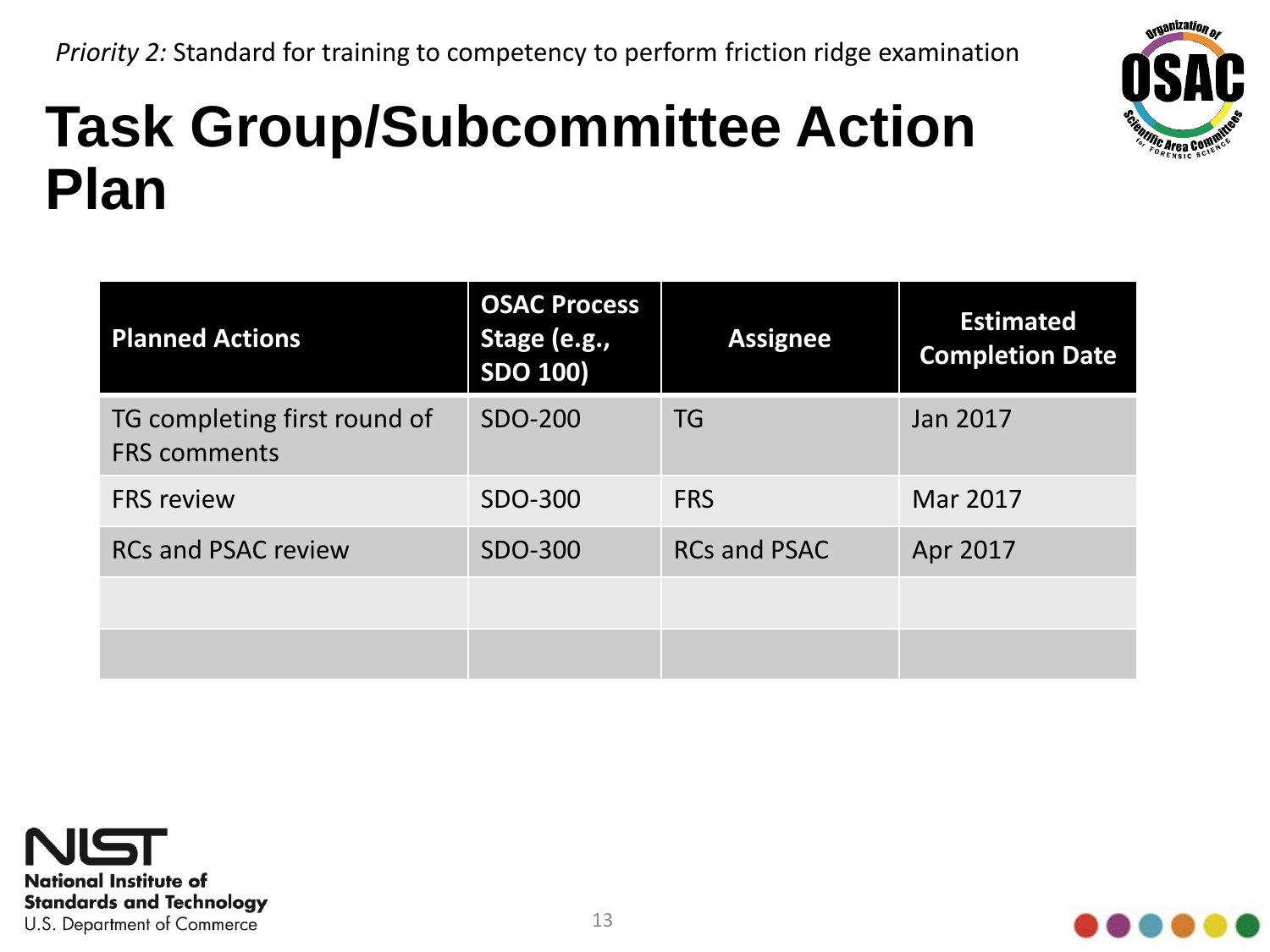

#### **Standards/Guidelines Development Priority 3 Document**

**Document Title:** Standard for reporting qualitative source conclusions

**Scope:** This document specifies the standard framework for reporting qualitative source<br>conclusions, which may be augmented <u>by</u> quantitative data, resulting from the examination of friction ridge evidence. This document does not address conclusions derived directly from validated probability models or quantitative processes. Furthermore, this document does not address how examinations are conducted, documented, or criteria for sufficient justification of specific conclusions in a case at hand, which will be addressed in other standards, technical reports and/or best practice recommendations.

**Objective/rationale:** To provide a framework for qualitative conclusions, which may be augmented by quantitative data.

**Issues/Concerns:** Language, must stay within framework of PSAC Conclusions



**Task Group Name:** Conclusions **Task Group Chair Name:** TBD **Task Group Chair Contact Information: Date of Last Task Group Meeting:**

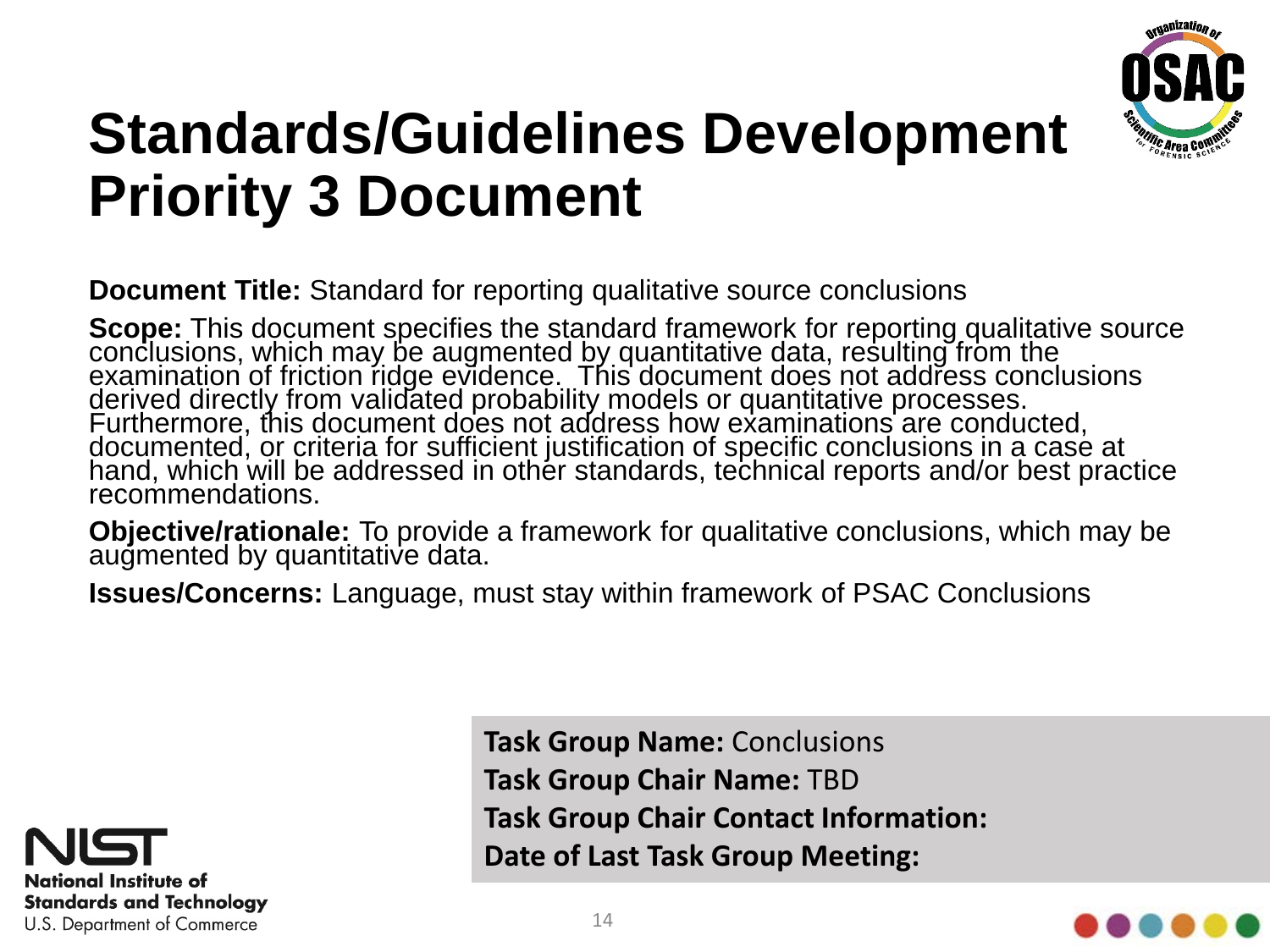

#### **Standards/Guidelines Development Priority 3 Document**

#### Key Components of Standard:

- Terms and Definitions
- Suitability Determinations
- Source Conclusions
	- Source Exclusion
	- Support for Different Sources
	- Inconclusive
	- Support for Common Source
	- Source Identification
- Inconclusive and Support for Source Decisions
	- Insufficient Known Impressions
	- Insufficient Unknown Impression
	- Insufficient Dissimilarities
	- Insufficient Correspondences

National Institute of **Standards and Technology** U.S. Department of Commerce

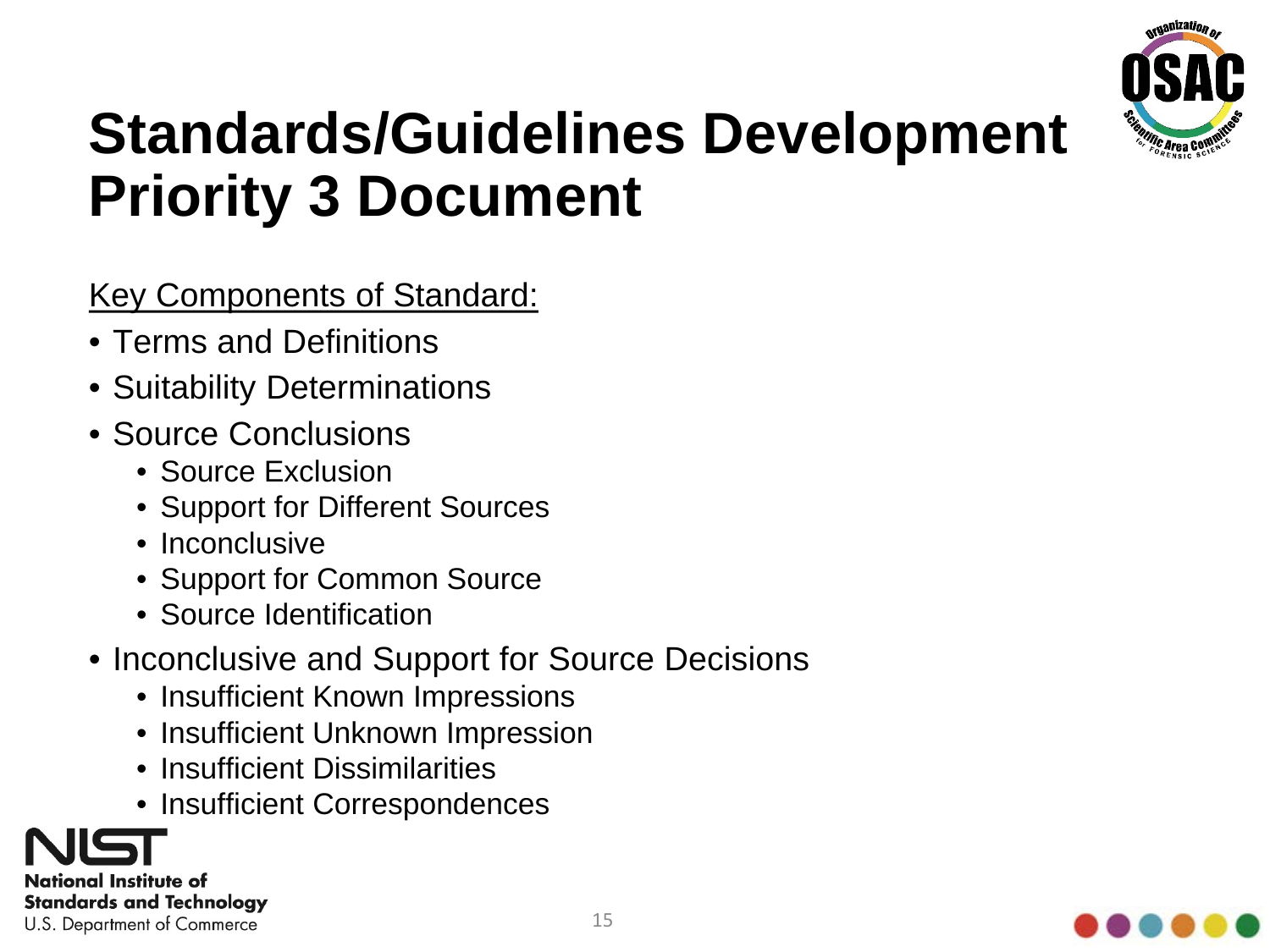

| <b>Planned Actions</b>                              | <b>OSAC Process</b><br>Stage (e.g.,<br><b>SDO 100)</b> | <b>Assignee</b>     | <b>Estimated</b><br><b>Completion Date</b> |
|-----------------------------------------------------|--------------------------------------------------------|---------------------|--------------------------------------------|
| TG completing first round of<br><b>FRS comments</b> | <b>SDO-200</b>                                         | <b>TG</b>           | Jan 2017                                   |
| <b>FRS review</b>                                   | SDO-300                                                | <b>FRS</b>          | Mar 2017                                   |
| <b>RCs and PSAC review</b>                          | SDO-300                                                | <b>RCs and PSAC</b> | Apr 2017                                   |
|                                                     |                                                        |                     |                                            |
|                                                     |                                                        |                     |                                            |



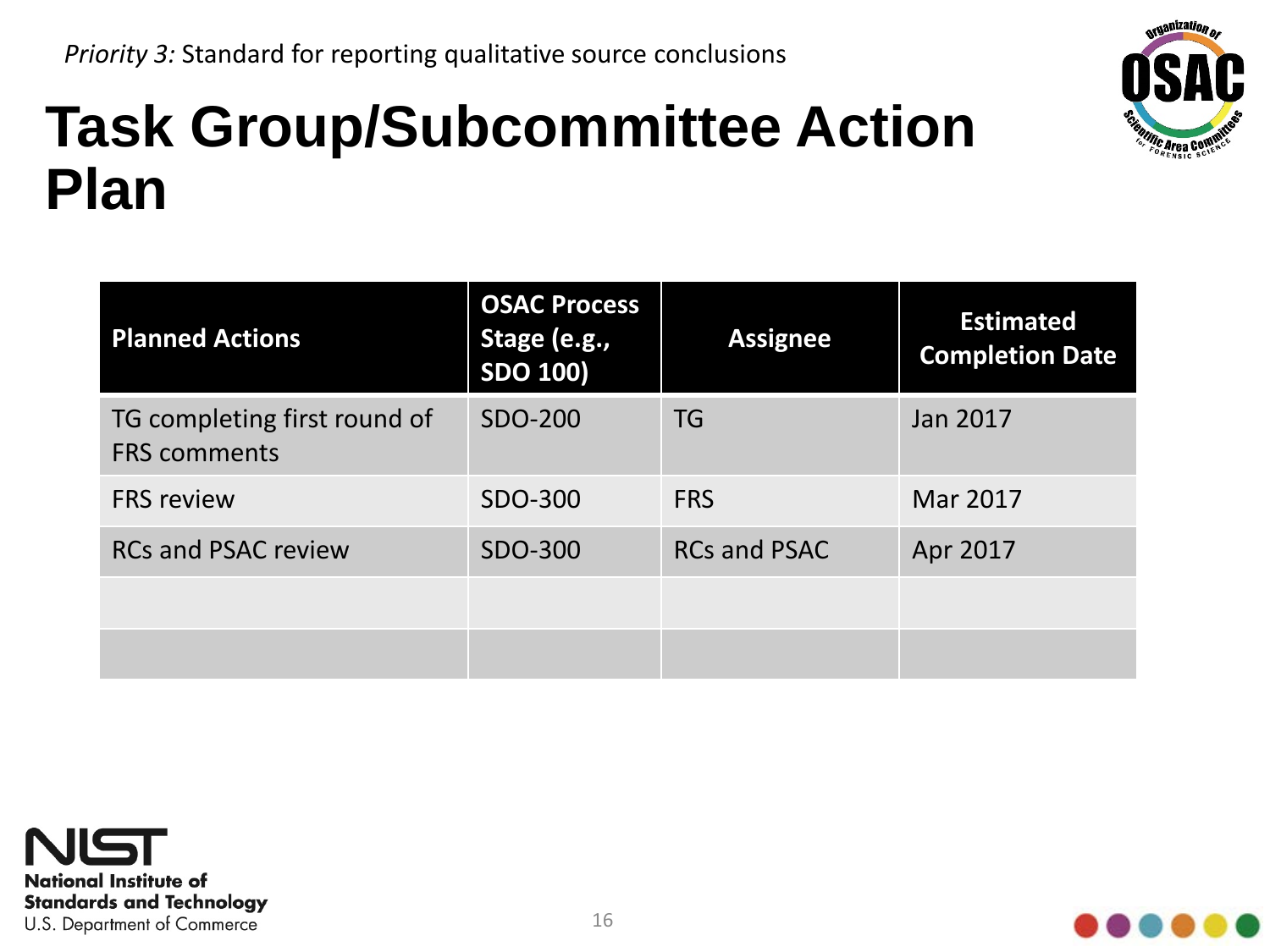

#### **Standards/Guidelines Development Priority 4 Document**

**Document Title:** Standard for the examination of friction ridge evidence

**Scope:** This document specifies the minimum requirements for conducting friction ridge examinations. It includes the overarching examination framework as well as specific requirements for each component of the examination method. This document includes minimum requirements for how examinations shall be conducted, documented, and justified based on clearly demonstrable and articulable criteria.

**Objective/rationale:** To provide specific requirements for each component of the examination method.

**Issues/Concerns:** Does not address quality assurance



**Task Group Name:** Examination **Task Group Chair Name:** Heidi Eldridge **Task Group Chair Contact Information:**  [heidi.eldridge@icloud.com](mailto:heidi.eldridge@icloud.com)

**Date of Last Task Group Meeting:** Jan 2017 17

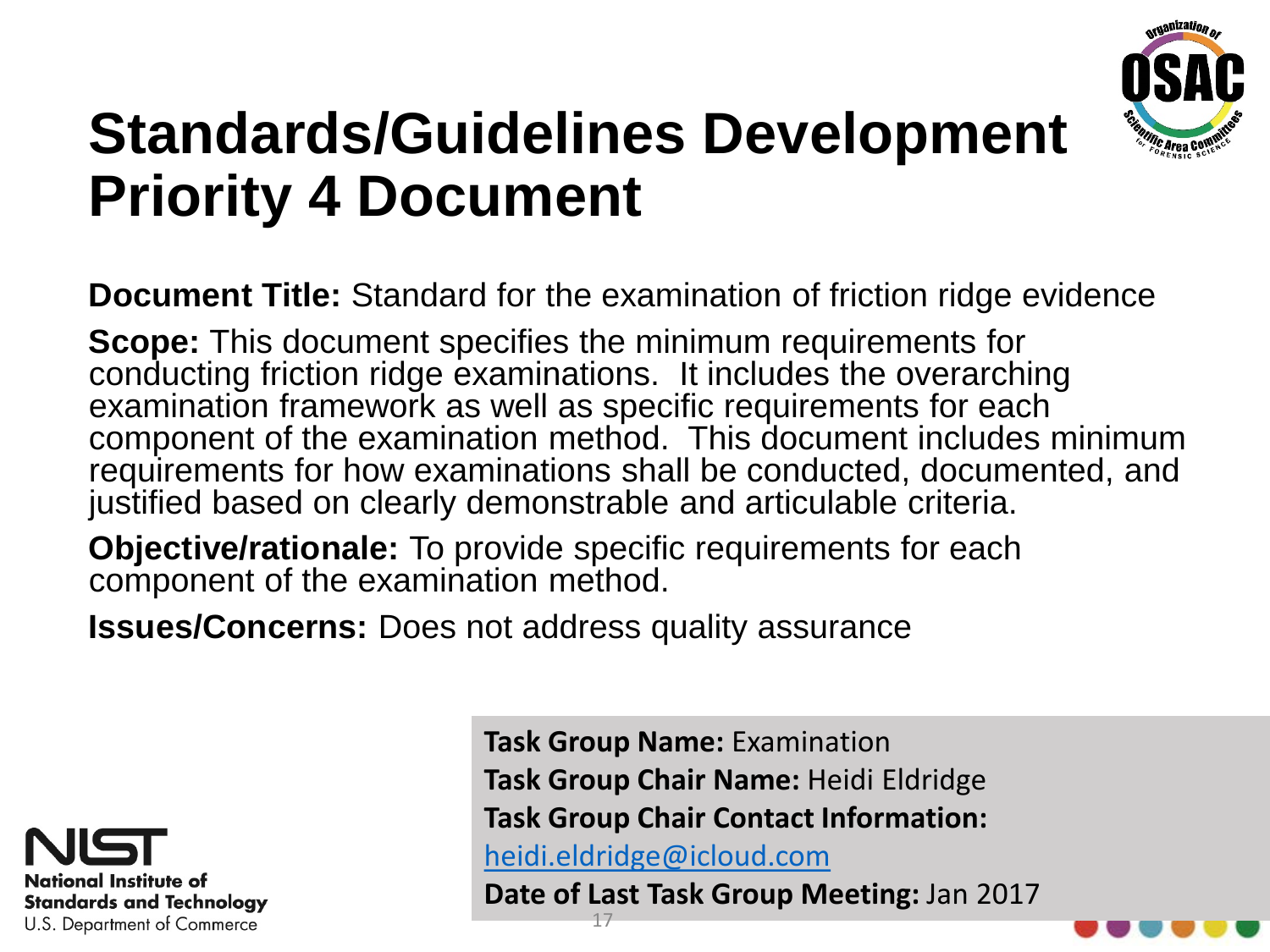

#### **Standards/Guidelines Development Priority 4 Document**

Key Components of Standard:

- Analysis
- Comparison
- Evaluation



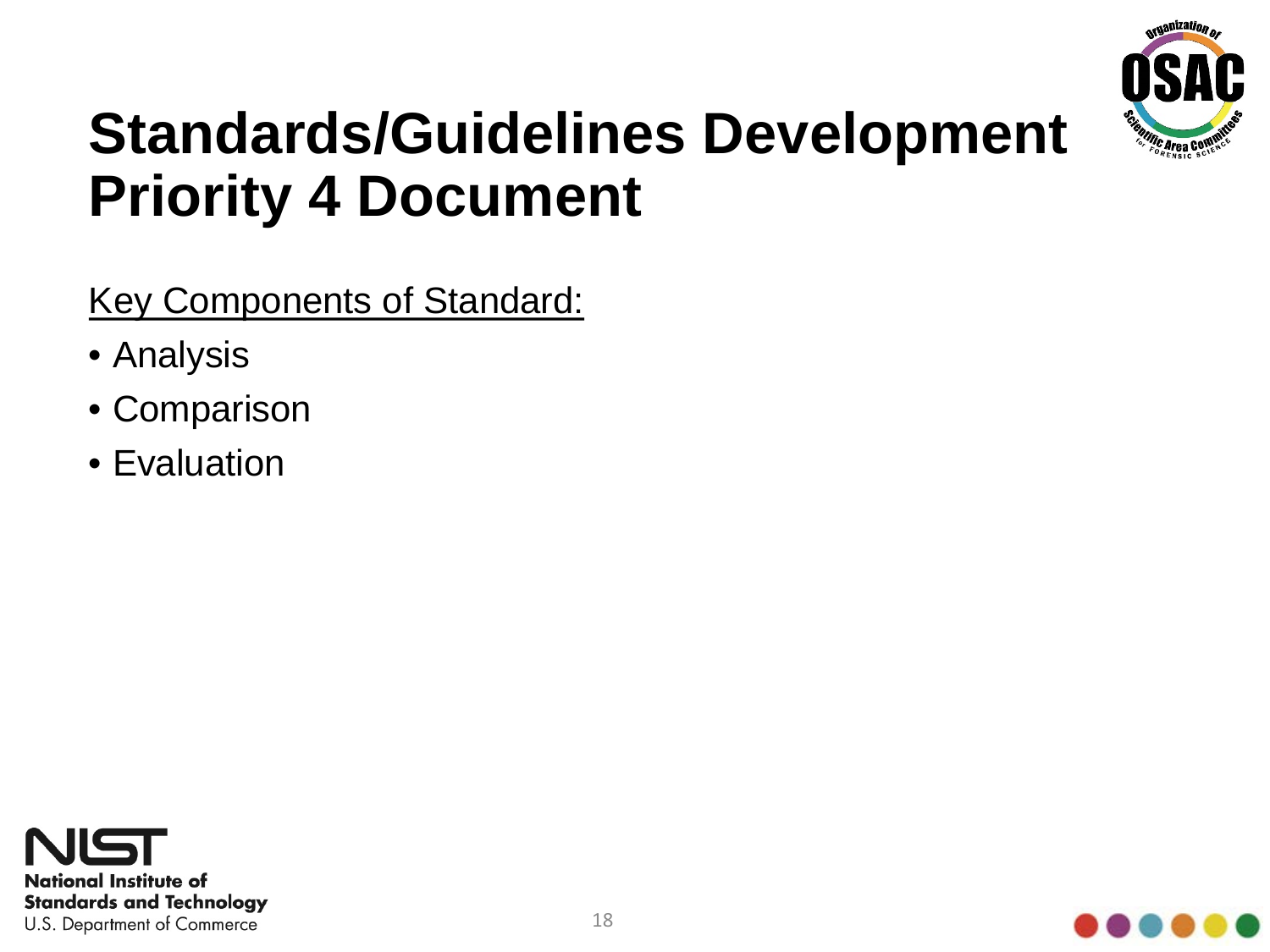

| <b>Planned Actions</b> | <b>OSAC Process</b><br>Stage (e.g.,<br>SDO 100) | <b>Assignee</b> | <b>Estimated</b><br><b>Completion Date</b> |
|------------------------|-------------------------------------------------|-----------------|--------------------------------------------|
| Draft document         | SDO-200                                         | <b>TG</b>       | April 2017                                 |
|                        |                                                 |                 |                                            |
|                        |                                                 |                 |                                            |
|                        |                                                 |                 |                                            |
|                        |                                                 |                 |                                            |



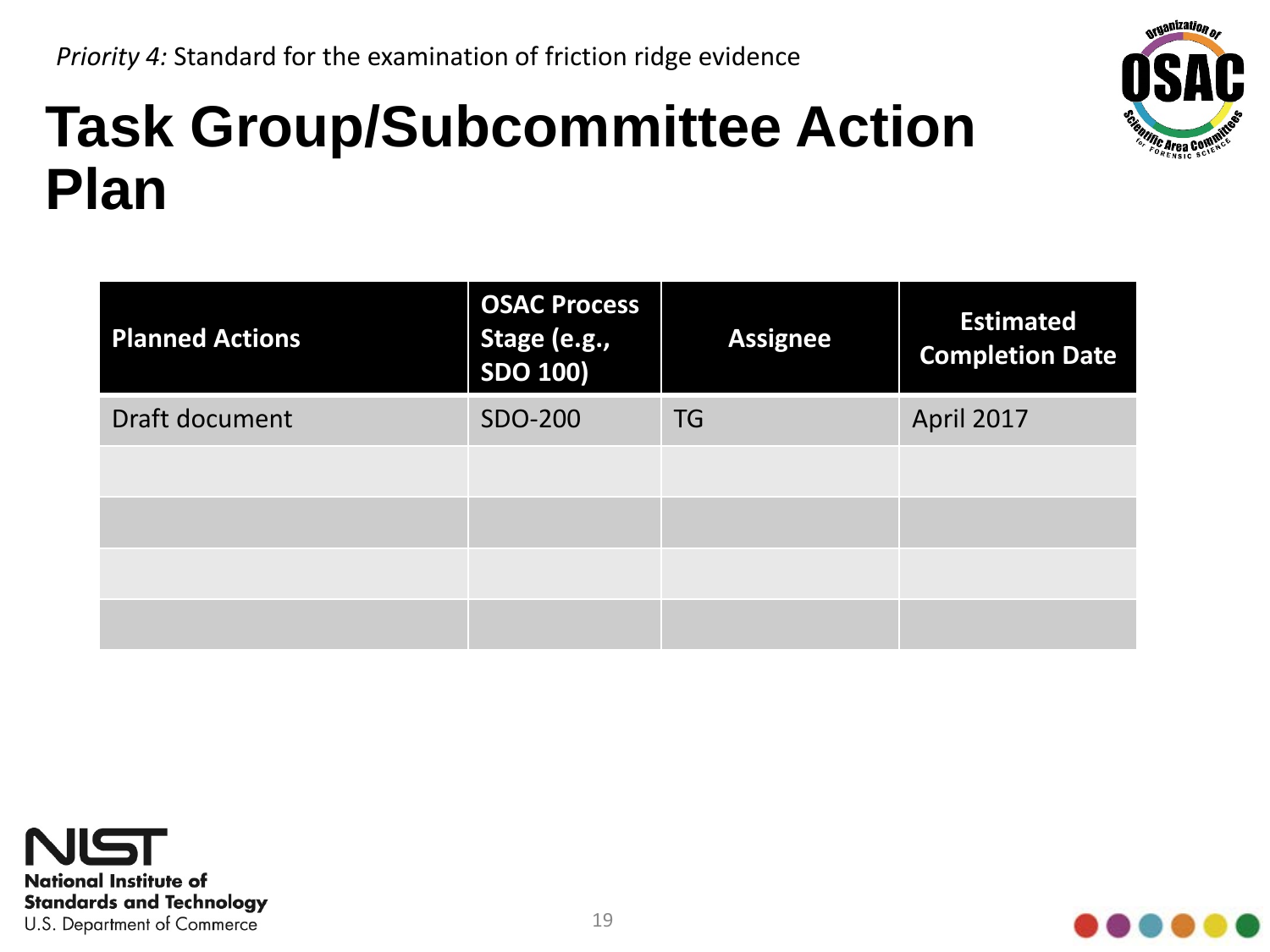

#### **Standards/Guidelines Development Priority 5 Document**

**Document Title:** Terminology related to friction ridge examination

**Scope:** This document provides a consolidated list of standardized terms and definitions related to friction ridge examination.

**Objective/rationale:** See Scope

**Issues/Concerns:** Terms are used differently across disciplines



**Task Group Name:** Terminology **Task Group Chair Name:** Toni Roberts **Task Group Chair Contact Information:**  [maria.roberts@ic.fbi.gov](mailto:maria.roberts@ic.fbi.gov)

**Date of Last Task Group Meeting:** Jan 2017



20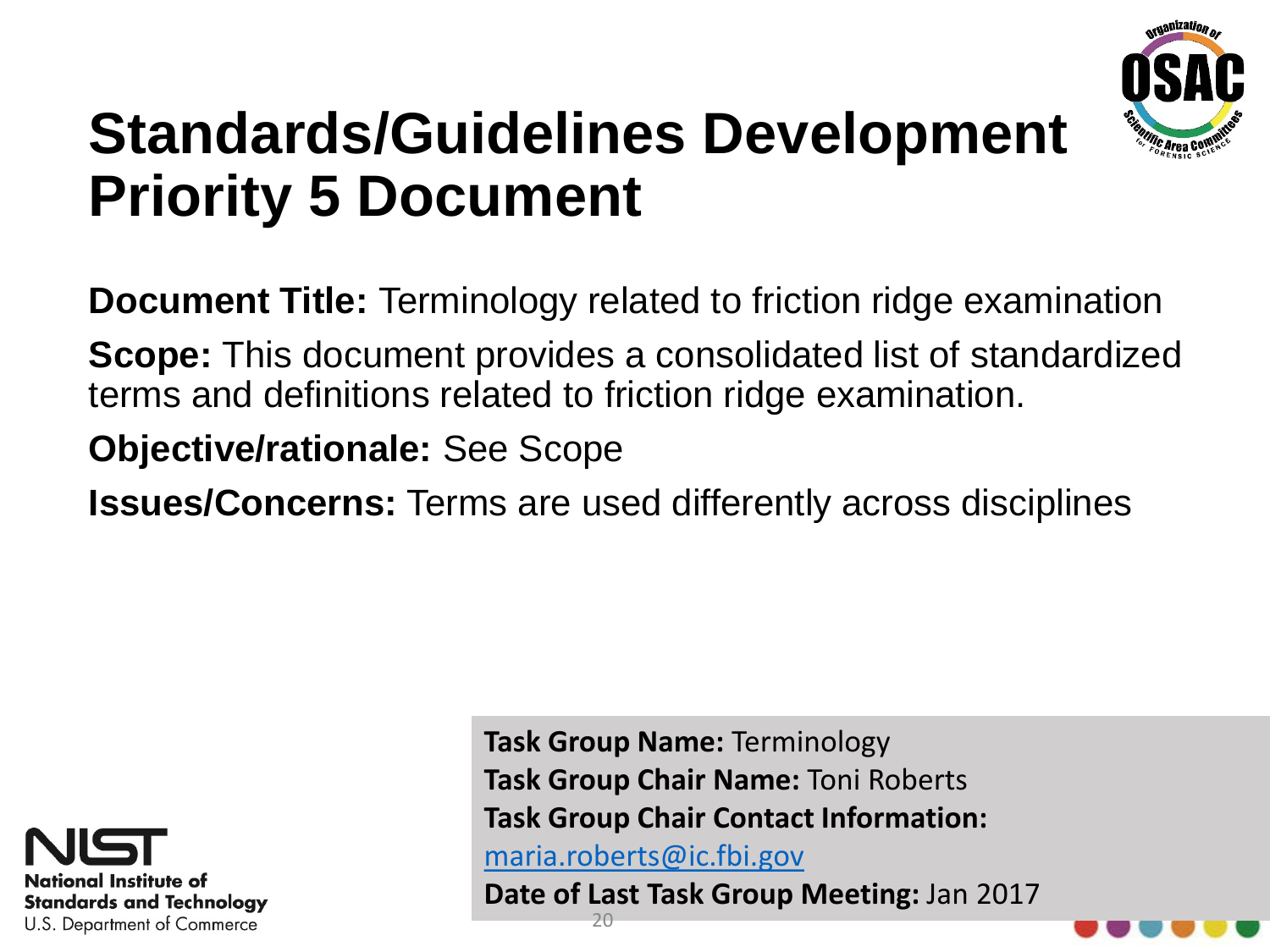

| <b>Planned Actions</b>                              | <b>OSAC Process</b><br>Stage (e.g.,<br><b>SDO 100)</b> | <b>Assignee</b> | <b>Estimated</b><br><b>Completion Date</b> |
|-----------------------------------------------------|--------------------------------------------------------|-----------------|--------------------------------------------|
| Continue working with PSAC<br><b>Terminology TG</b> |                                                        | <b>TG</b>       |                                            |
|                                                     |                                                        |                 |                                            |
|                                                     |                                                        |                 |                                            |
|                                                     |                                                        |                 |                                            |



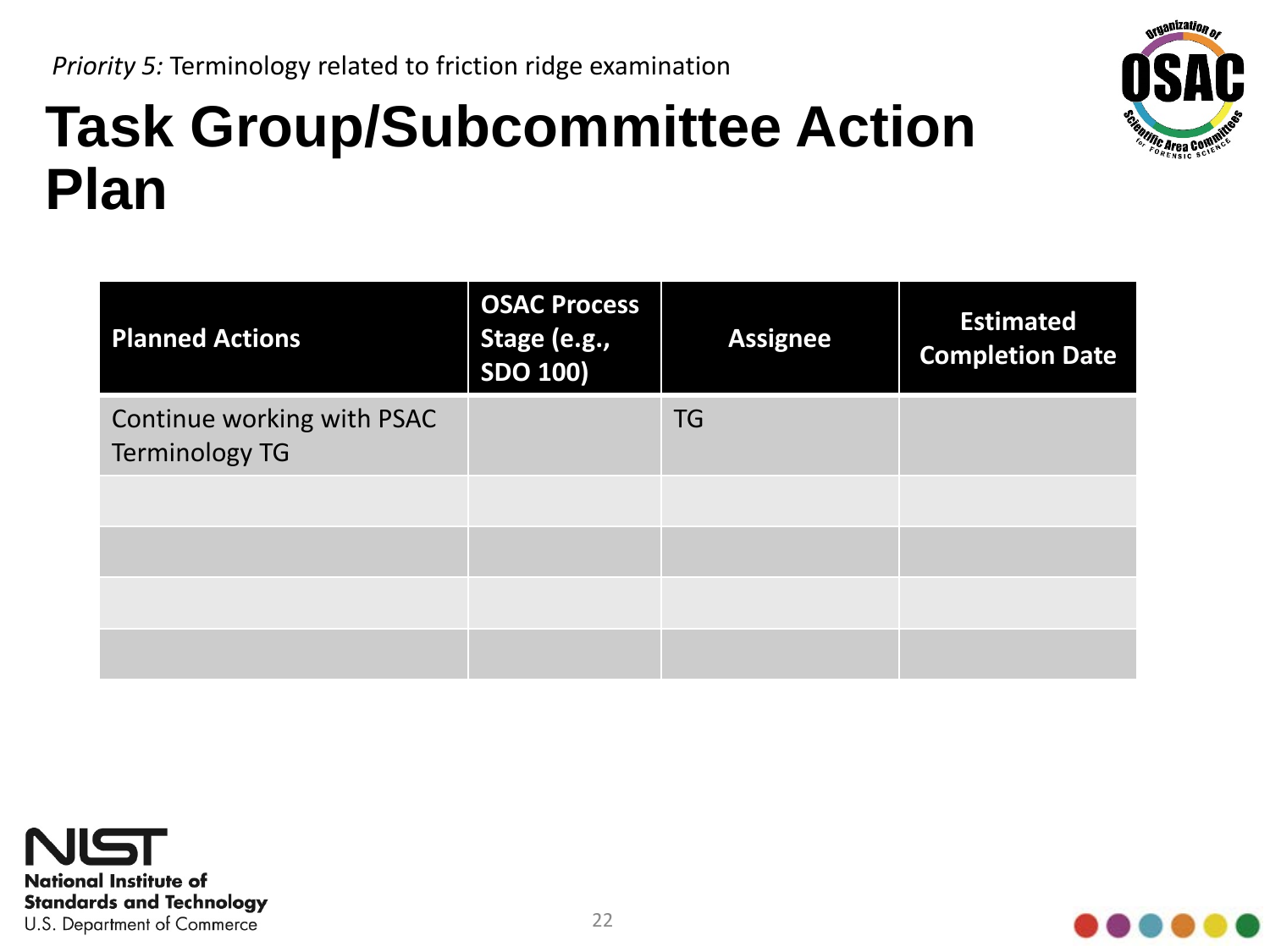

#### **Standards/Guidelines Development Priority 6 Document**

**Document Title:** Best practices for maximizing the use of AFIS and automated comparison workflows

**Scope:** TBD

**Objective/rationale:** To provide guidance to increase efficiency, quality assurance, and other capabilities.

**Issues/Concerns:** None yet



**Task Group Name:** AFIS **Task Group Chair Name:** Ed German **[Task Group Chair Contact Information:](mailto:ed.german@sheriff-macon-il.us)** ed.german@sheriffmacon-il.us **Date of Last Task Group Meeting:**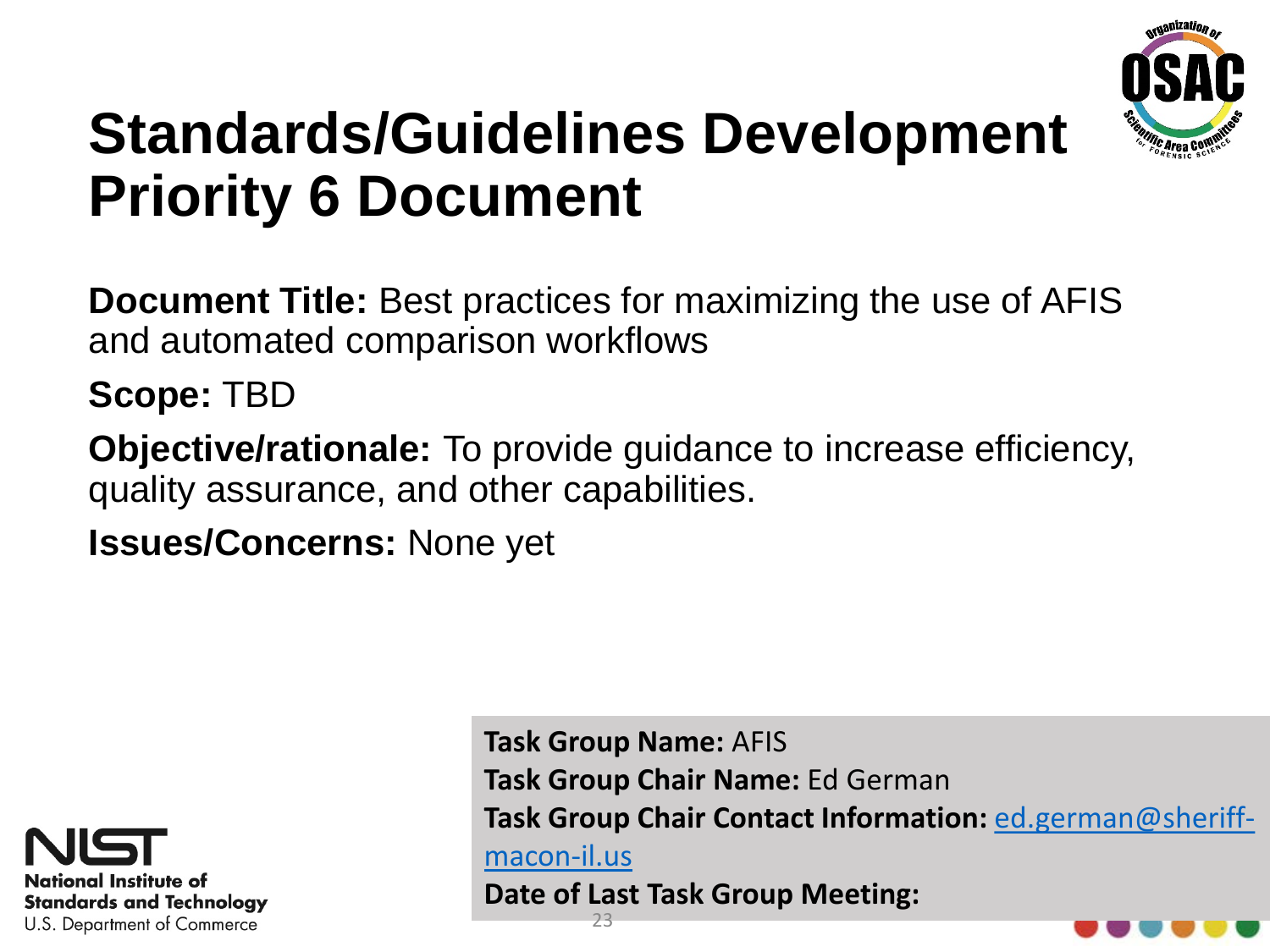*Priority 6:* Best practices for maximizing the use of AFIS and automated comparison workflows



| <b>Planned Actions</b> | <b>OSAC Process</b><br>Stage (e.g.,<br>SDO 100) | <b>Assignee</b> | <b>Estimated</b><br><b>Completion Date</b> |
|------------------------|-------------------------------------------------|-----------------|--------------------------------------------|
| Draft document         | SDO-200                                         | <b>TG</b>       |                                            |
|                        |                                                 |                 |                                            |
|                        |                                                 |                 |                                            |
|                        |                                                 |                 |                                            |
|                        |                                                 |                 |                                            |



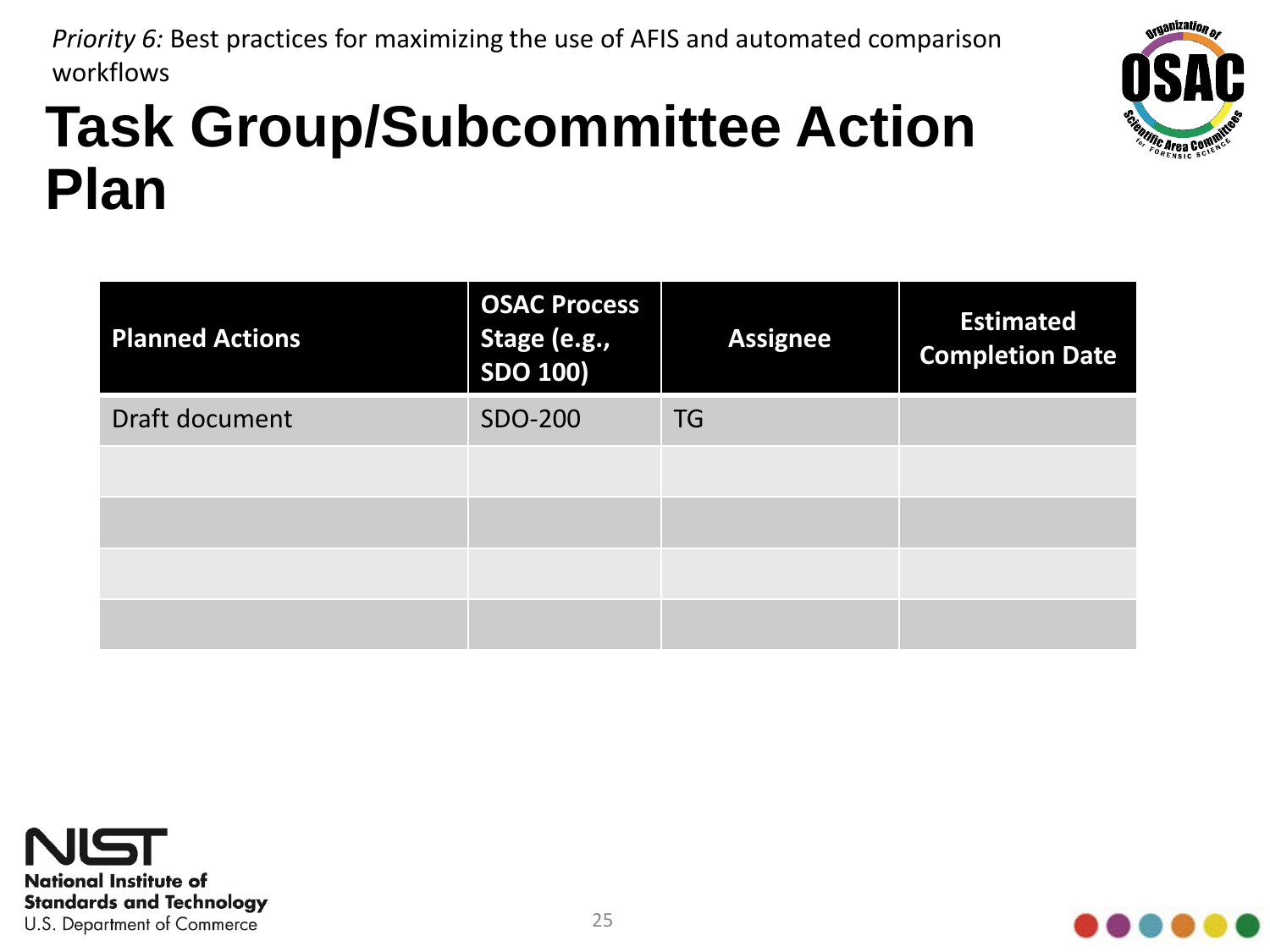

#### **Standards/Guidelines Development Priority 7 Document**

#### **Document Title:** ACE-V Process Map

**Scope:** This standard provides a framework to develop discipline specific standards for the method of ACE-V. The method is a series of steps resulting in conclusions, including source conclusions. The conclusions reached at the end of the ACE-V method shall be expressed according to the standard: *OSAC Physics/Pattern SAC — Standard for expressing source conclu* 

**Objective/rationale:** To provide direction, requirements and consistent<br>terminology for forensic disciplines that need to develop a discipline specific méthod for ACE-V

**Issues/Concerns:** Trying to find common ground across multiple disciplines from at least three different SACs



**Task Group Name:** ACE-V Process Map **Task Group Chair Name:** Louis Kriel **Task Group Chair Contact Information:** 

[louis.kriel@gbi.ga.gov](mailto:louis.kriel@gbi.ga.gov)

**Date of Last Task Group Meeting:** Jan 2017

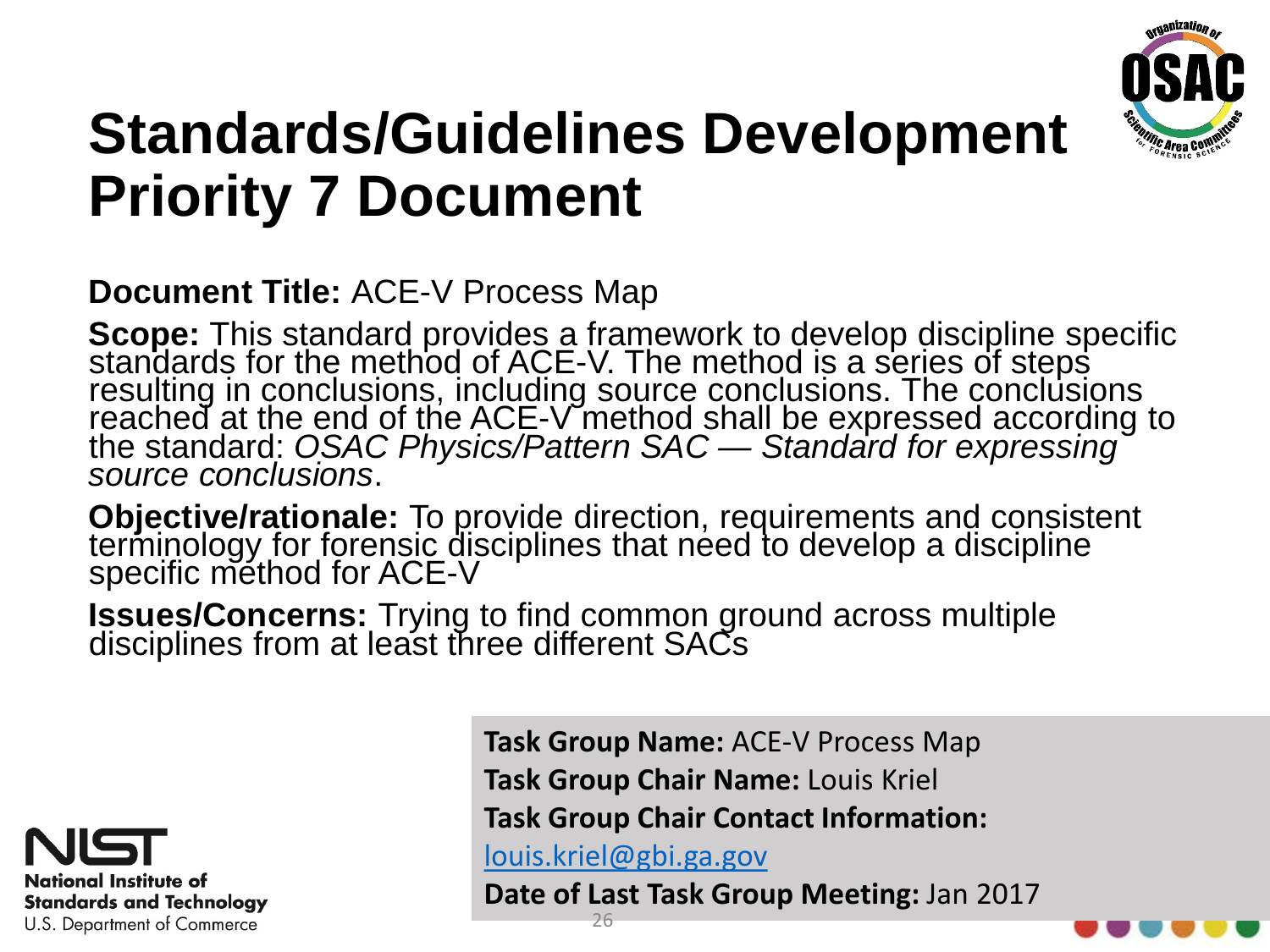

#### **Standards/Guidelines Development Priority 7 Document**

Key Components of Standard:

- Method Map
- Method Description
- Technical Requirements
- Test Methods and Method Validation



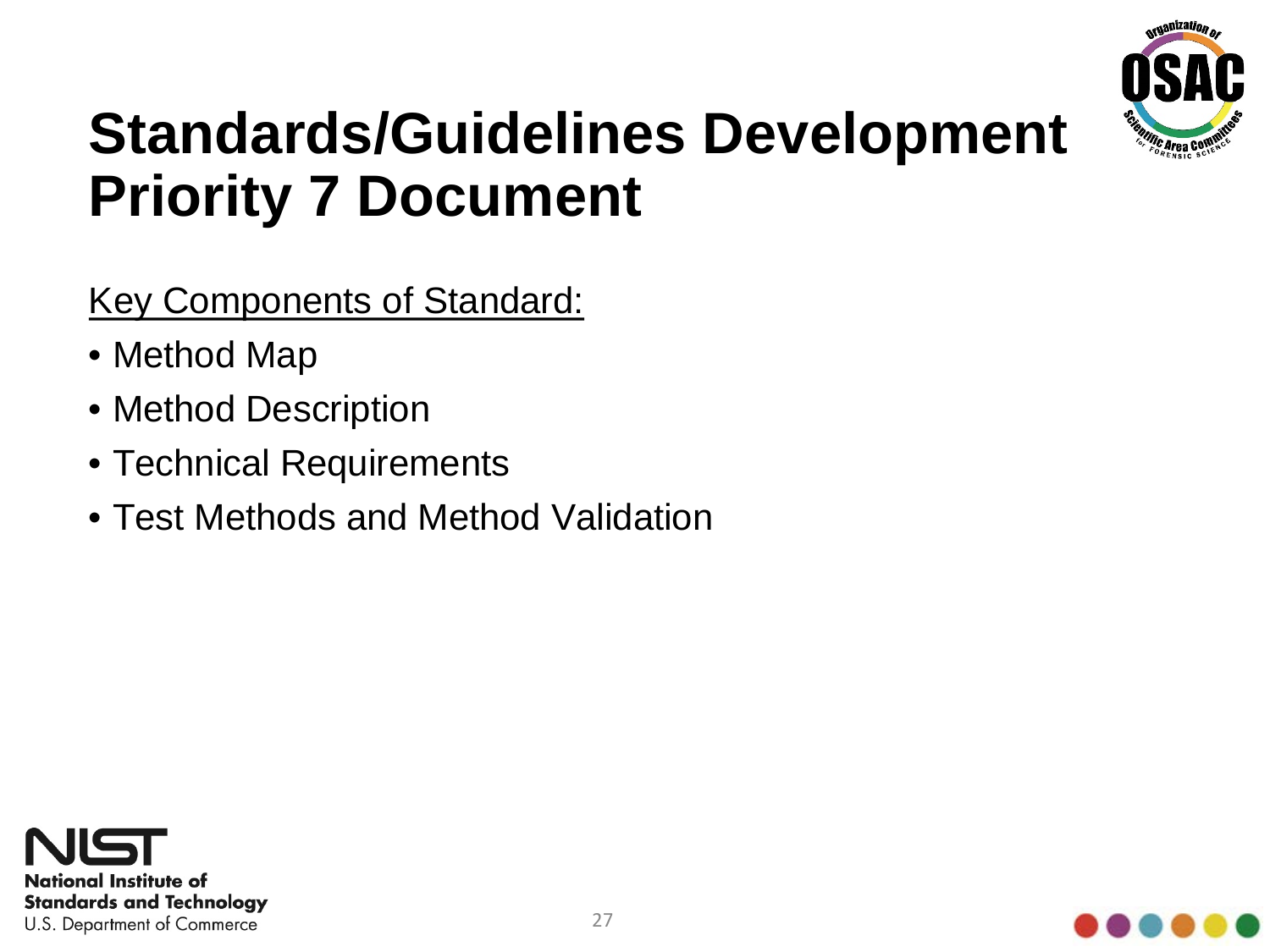

| <b>Planned Actions</b>                                             | <b>OSAC Process</b><br>Stage (e.g.,<br><b>SDO 100)</b> | <b>Assignee</b>                | <b>Estimated</b><br><b>Completion Date</b> |
|--------------------------------------------------------------------|--------------------------------------------------------|--------------------------------|--------------------------------------------|
| Submit to relevant SCs, SACs,<br>and RCs for review and<br>comment | SDO-300 or<br>SDO-400                                  | Relevant SCs,<br>SACs, and RCs | April 2017                                 |
|                                                                    |                                                        |                                |                                            |
|                                                                    |                                                        |                                |                                            |
|                                                                    |                                                        |                                |                                            |

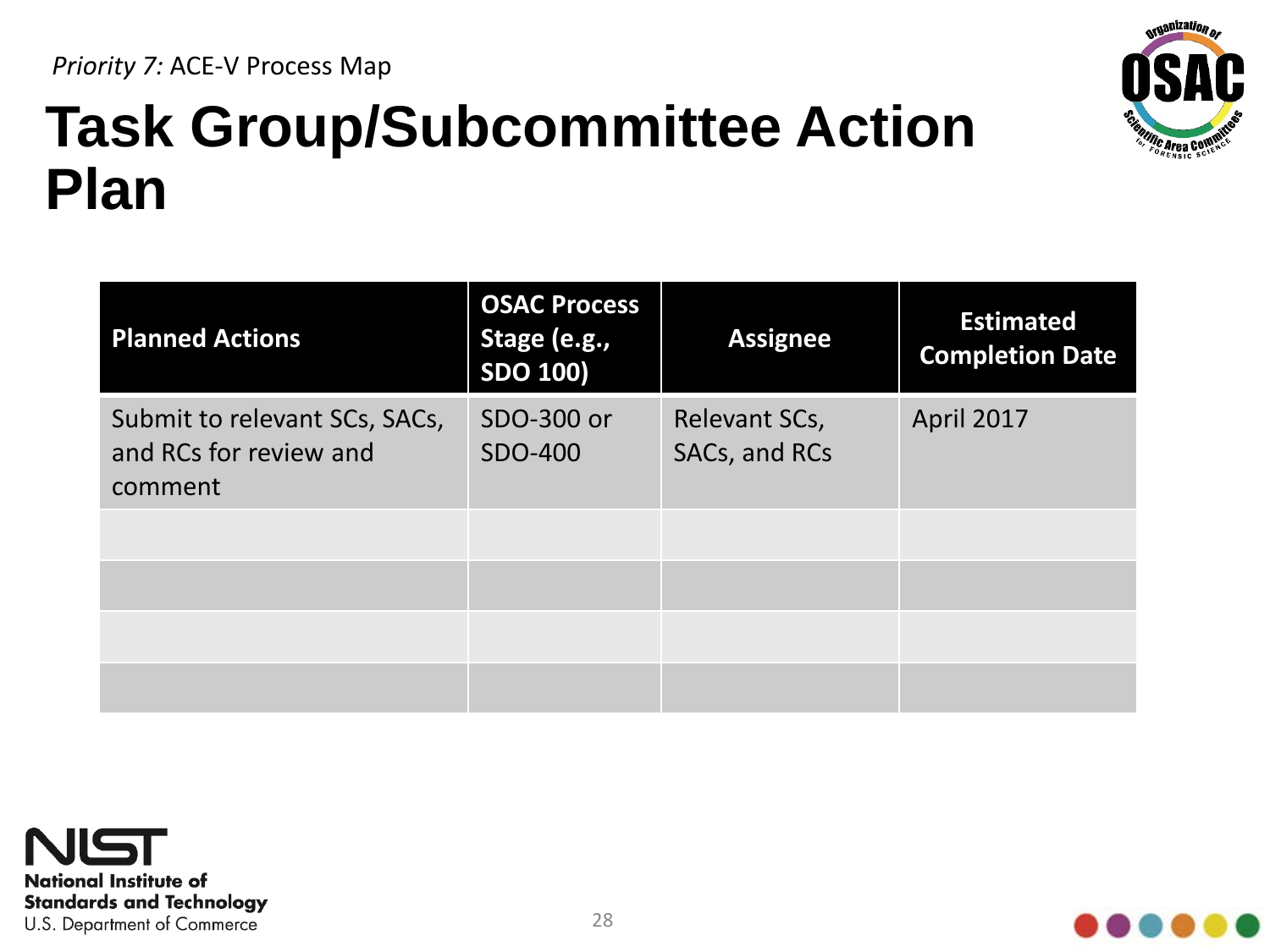

## **Summary of Priority Projects**

| <b>Priority</b> | <b>OSAC</b><br><b>Process</b> | <b>Working Title of Document</b>                                                                                                                                |
|-----------------|-------------------------------|-----------------------------------------------------------------------------------------------------------------------------------------------------------------|
|                 | <b>SDO</b>                    | Guideline for the <b>Articulation</b> of the Decision-Making Process Leading<br>to an Expert Opinion of Source Identification in Friction Ridge<br>Examinations |
| $\overline{2}$  | <b>SDO</b>                    | Standard for <b>training</b> to competency to perform friction ridge<br>examination                                                                             |
| 3               | <b>SDO</b>                    | Standard for reporting qualitative source conclusions                                                                                                           |
| 4               | <b>SDO</b>                    | Standard for the examination of friction ridge evidence                                                                                                         |
| 5               | <b>SDO</b>                    | <b>Terminology</b> related to friction ridge examination                                                                                                        |

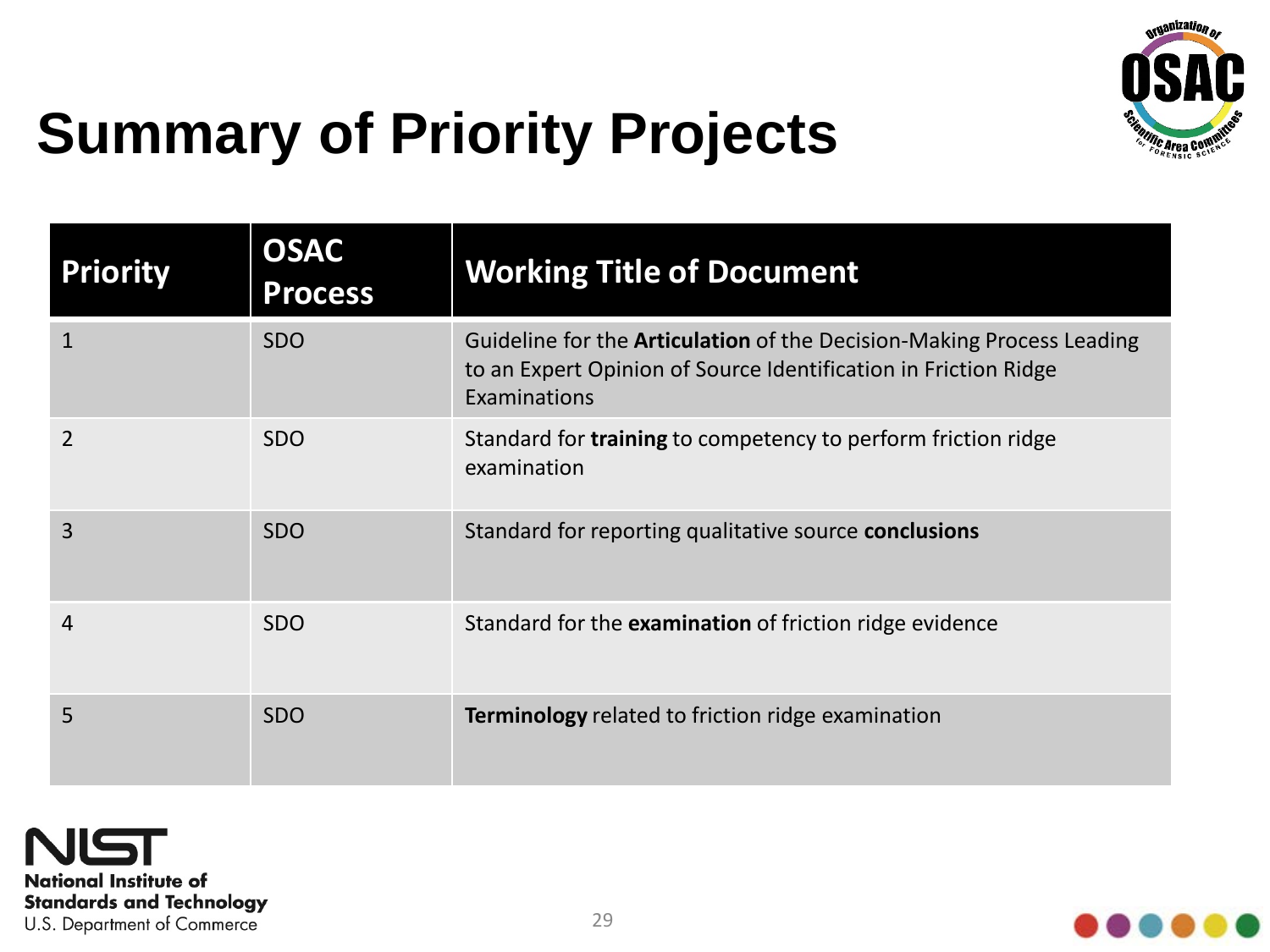

## **Summary of Priority Projects**

| <b>Priority</b> | <b>OSAC</b><br><b>Process</b> | <b>Working Title of Document</b>                                                    |
|-----------------|-------------------------------|-------------------------------------------------------------------------------------|
| 6               | <b>SDO</b>                    | Best practices for maximizing the use of AFIS and automated<br>comparison workflows |
|                 | <b>SDO</b>                    | <b>ACE-V Process Map</b>                                                            |



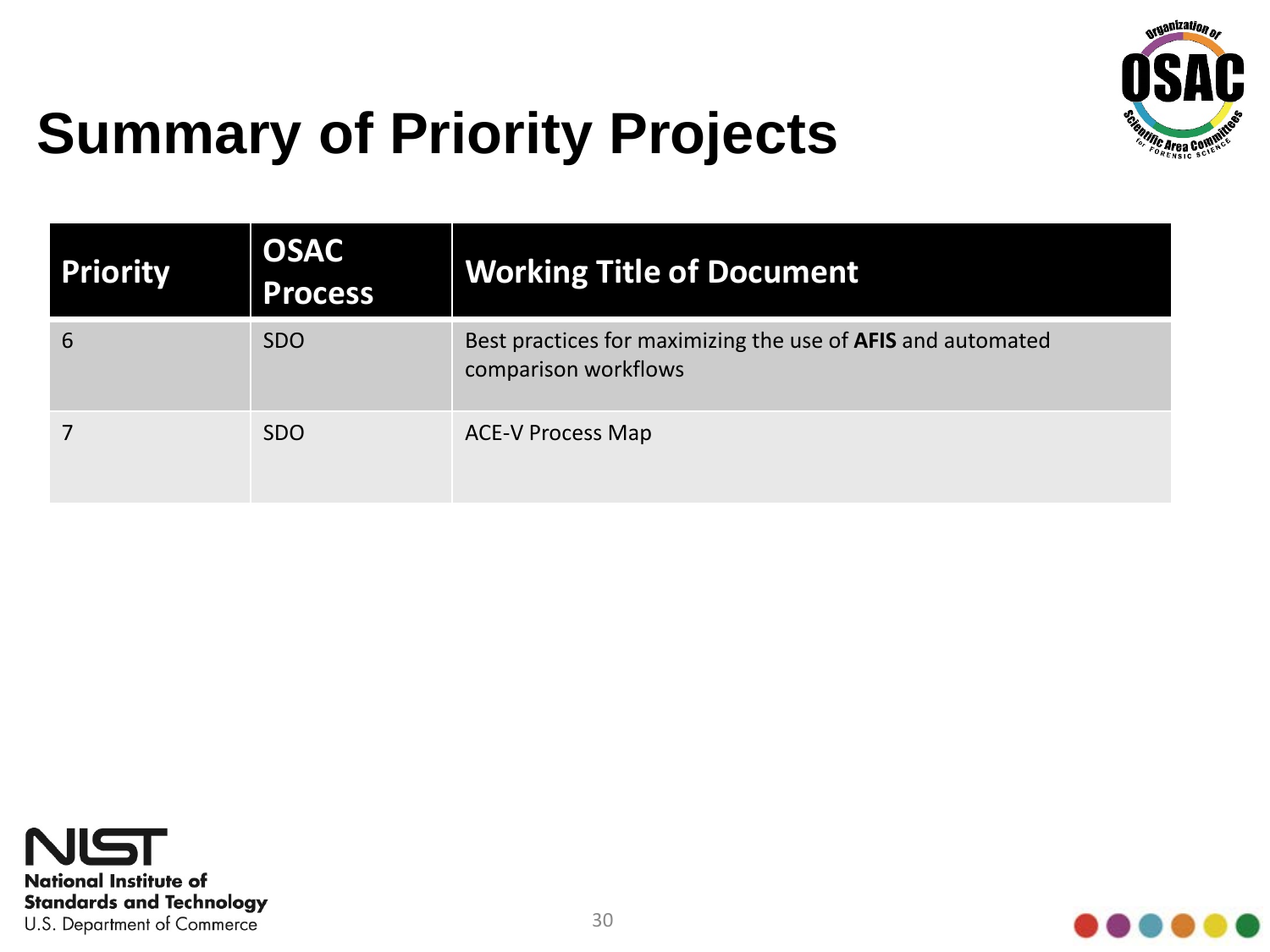#### **Research & Development Needs Identified**



- [https://www.nist.gov/topics/forensic-science/osac-research](https://www.nist.gov/topics/forensic-science/osac-research-development-needs)development-needs
- Friction Ridge:
	- ACE-V Bias
	- Assessing the Sufficiency and Strength of Friction Ridge Features
	- Close Non-Match Assessment
	- Examiner Consistency During Friction Ridge Feature Mark-Up
	- Friction Ridge Statistical Modeling
	- Latent Fingerprint Image Quality Usage